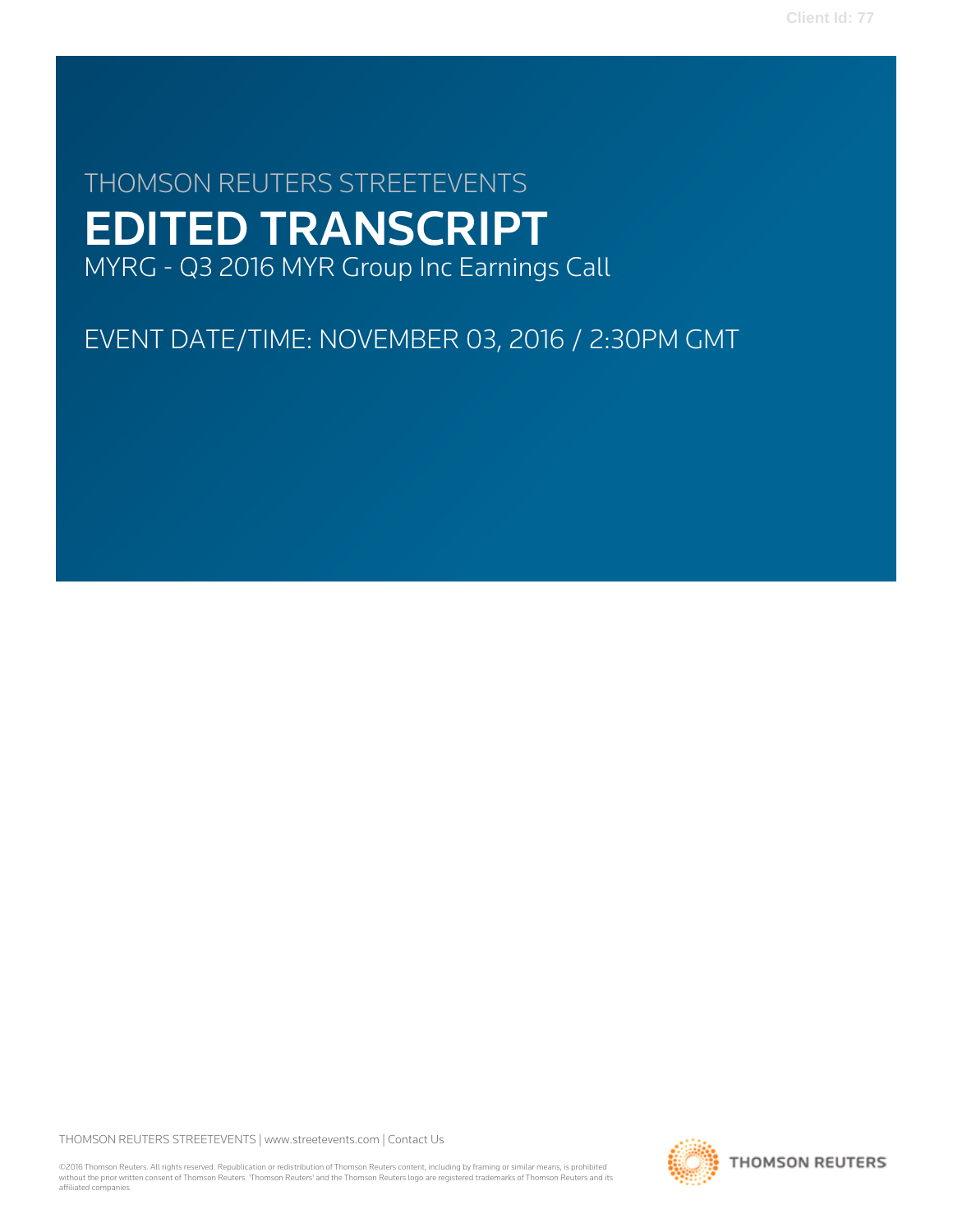# **CORPORATE PARTICIPANTS**

**[Kristine Walczak](#page-1-0)** Dresner Corporate Services - IR **[Bill Koertner](#page-2-0)** MYR Group, Inc. - President & CEO **[Betty Johnson](#page-2-1)** MYR Group, Inc. - SVP, CFO & Treasurer **[Rick Swartz](#page-4-0)** MYR Group, Inc. - SVP & COO

# **CONFERENCE CALL PARTICIPANTS**

**[Tahira Afzal](#page-7-0)** KeyBanc Capital Markets - Analyst **[Alex Rygiel](#page-10-0)** FBR & Co. - Analyst **[Andy Wittmann](#page-11-0)** Robert W. Baird & Company - Analyst **[Noelle Dilts](#page-12-0)** Stifel Nicolaus - Analyst **[John Rogers](#page-14-0)** D.A. Davidson & Co. - Analyst **[Dan Mannes](#page-15-0)** Avondale Partners - Analyst

# **PRESENTATION**

# **Operator**

<span id="page-1-0"></span>Good morning, everyone, and welcome to the MYR Group third-quarter 2016 earnings results conference call. Today's conference is being recorded. At this time for opening remarks and introductions, I would like to turn the conference over to Kristine Walczak of Dresner Corporate Services. Please go ahead, madam.

# **Kristine Walczak** - Dresner Corporate Services - IR

Thank you, and good morning, everyone. I'd like to welcome you to the MYR Group conference call to discuss the Company's third-quarter results for 2016, which were reported yesterday.

Joining us on today's call are Bill Koertner, President and Chief Executive Officer; Betty Johnson, Senior Vice President, Chief Financial Officer and Treasurer; and Rick Swartz, Executive Vice President and Chief Operating Officer.

If you did not receive yesterday's press release, please contact Dresner Corporate Services at 312-726-3600 and we will send you a copy, or go to www.myrgroup.com where a copy is available under the Investor Relations tab. Also, a replay of today's call will be available until Wednesday, November 9th at 11:59 Eastern time by dialing 855-859-2056 or 404-537-3406 and entering conference ID 98416360.

Before we begin, I want to remind you the discussion may contain forward-looking statements. Any such statements are based upon information available to MYR management as of this date and MYR assumes no obligation to update any such forward-looking statements. These forward-looking statements involve risks and uncertainties that could cause actual results to differ materially from the forward-looking statements. Accordingly, these statements are no guarantee of future performance. These risks and uncertainties are discussed in the Company's annual report on Form 10-K for the year ended December 31, 2015, the Company's quarterly report on Form 10-Q for the third quarter of 2016, and in yesterday's press release.

Certain non-GAAP financial information will be discussed on the call today. A reconciliation of this non-GAAP information to the most comparable GAAP measure is set forth in yesterday's press release.

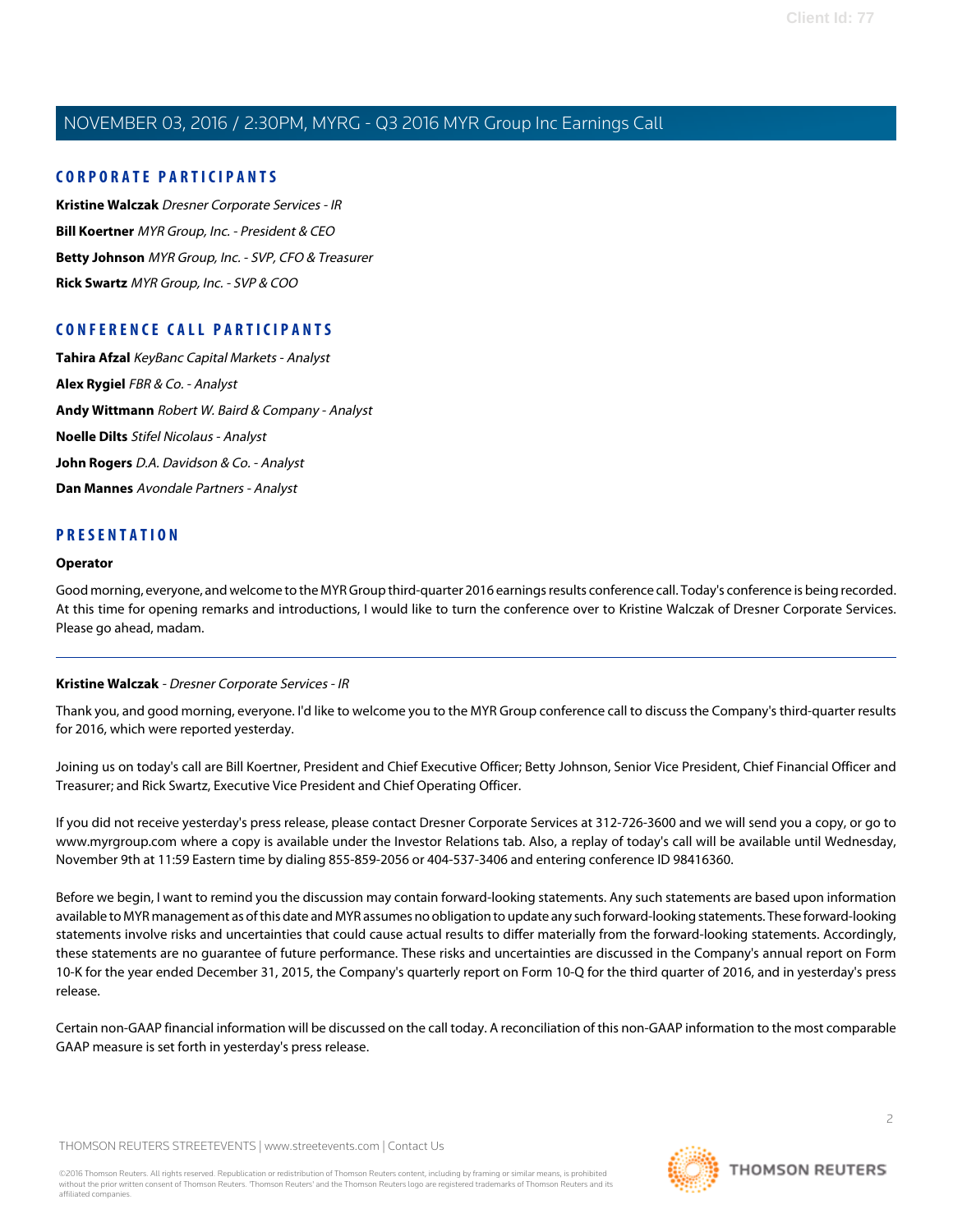With that said, let me turn the call over the Bill Koertner.

# <span id="page-2-0"></span>**Bill Koertner** - MYR Group, Inc. - President & CEO

Thanks, Kristine.

Before we get started, I'd like to congratulate all the Chicago Cubs and Cleveland Indian fans who witnessed one of the best World Series in history. What an exciting series, showing baseball at its very best. As many of you, MYR's corporate offices are located in the Chicago area. Our offices are filled today with many blurry-eyed, but very happy Cub fans. So, please excuse us if we sound a little sleepy.

I'd like to welcome everyone to our third-quarter 2016 conference call to discuss financial and operational results. I will begin by providing a brief summary of our results and then turn the call over to Betty Johnson, our CFO, for a more detailed financial review. Following Betty's discussions, Rick Swartz, our Chief Operating Officer, will provide an overall industry outlook and discuss some of MYR's plans going forward. I will then conclude with a few closing remarks and open the call up for your comments.

Third quarter 2016 revenue and earnings per share improved both year over year, as well as sequentially over the first two quarters of this year. Year over year, third quarter revenues increased 5% to \$283.3 million in 2016, while gross margins increased to 12% from 12.6% last year. Additionally, our backlog increased, mainly due to the Texas-- the Cross Texas Transmission award to construct approximately 68 miles of 345-kilovolt transmission valued at approximately \$125 million.

While bidding activity was robust during the quarter, both our T&D and C&I market segments remain highly competitive.

We were delighted to announce the recent completion of the strategic acquisition of Western Pacific Enterprises, or WPE, on October 28th. This acquisition expands our C&I and T&D capabilities in Western Canada to serve new and existing customers and further demonstrates the execution of our three-prong strategy of prudent organic growth, acquisitions, and return of capital to stockholders. WPE has an exceptional reputation in its market region and is managed by a first-rate team that shares MYR's values. We are pleased that this leader of the electrical industry is joining the MYR group of companies. WPE's mission is to provide innovative and comprehensive solutions to customers while maintaining the highest possible standards regarding safety, quality, ethics and teamwork.

All of our operating subsidiaries, including WPE, intend to remain disciplined in their bidding approach, as well as with their efforts to manage construction and contractual risk. This disciplined approach, coupled with a competitive cost structure and a commitment to safety and outstanding customer service, are the keys to our long-term success. We maintain our belief that MYR is well positioned to win a sizeable portion of project awards as they come to market.

<span id="page-2-1"></span>As always, we encourage and value the input of our stockholders. Your participation in, and support of, MYR's long-term strategies to maximize shareholder wealth are essential for our continued success.

Now, Betty will provide details on our financial results for the third quarter.

# **Betty Johnson** - MYR Group, Inc. - SVP, CFO & Treasurer

Thank you, Bill, and good morning, everybody.

As Bill stated earlier, project execution and the contributions made by our organic and acquisition growth initiatives improved our results as compared to the prior year. Our revenues, gross profit, EPS and backlog all improved both year over year, as well as sequentially over the first two quarters of this year.

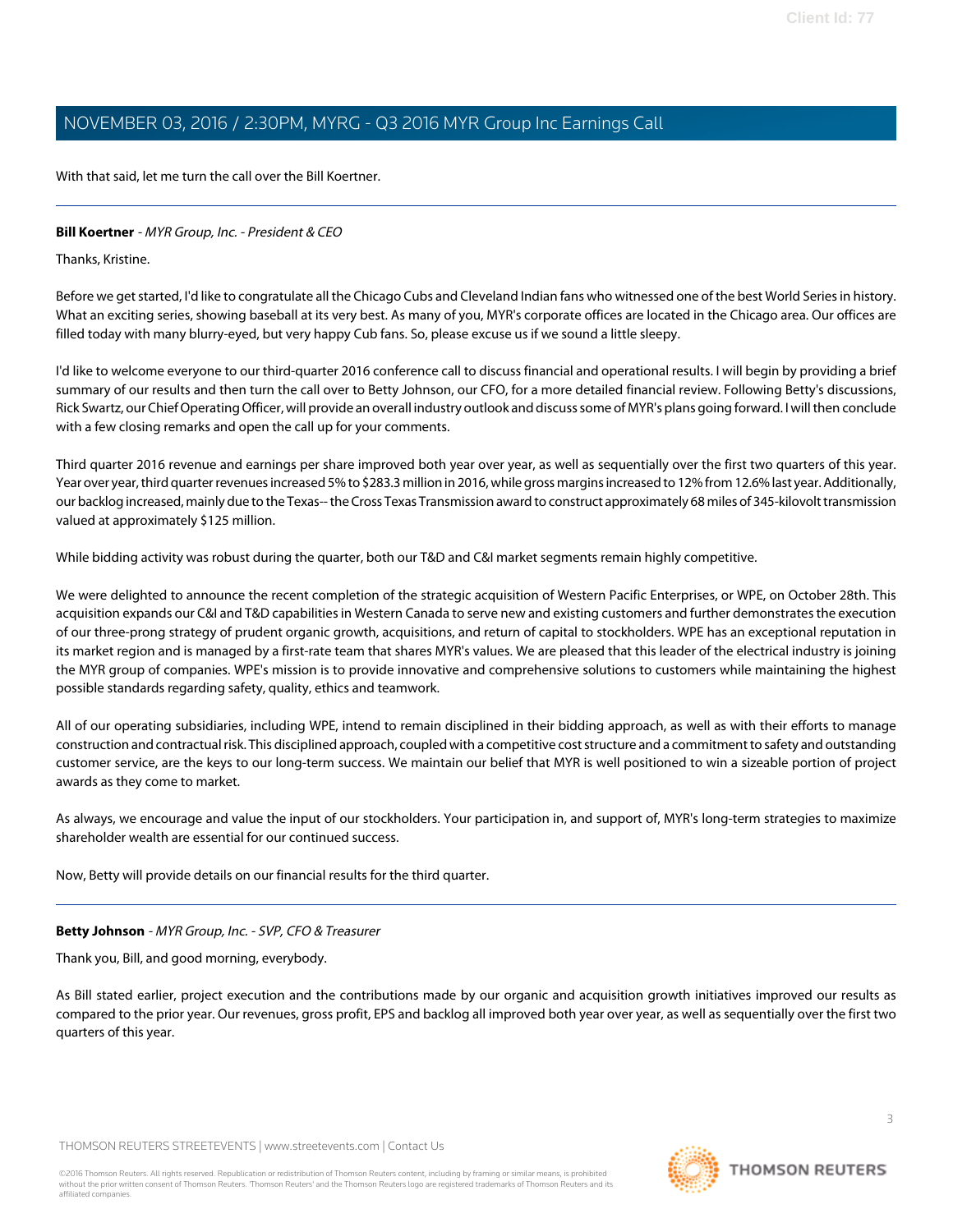Our first quarter (sic - see press release, "third quarter") 2016 revenues were \$283.3 million, which represented a record high quarterly revenue. This also represents a \$13.4 million, or 5.5% (sic- see press release, "5.0%") increase compared to the same period of 2015. The increase was primarily due to organic and acquisition growth, partially offset by lower revenues from large multiyear contracts.

Compared to 2015 third quarter, T&D revenues increased \$2.5 million, or 1.3%, to \$206.4 million. The breakdown in T&D for the third quarter of 2016 was \$148.4 million for transmission and \$58 million for distribution. C&I revenues were \$76.8 million, an increase of \$10.8 million, or 16.4%, for the-- from the same period last year. Both T&D and C&I revenues were at our second highest quarterly revenue levels for the Company, resulting in record high total revenues overall this quarter.

Our overall gross profit in the third quarter of 2016 was \$34.1 million compared to \$28.6 million in the third quarter of 2015. The increase in gross profit was primarily due to higher revenue and gross margin.

Our gross margin was 12.0% for the third quarter of 2016 compared to 10.6% the same period last year. The increase in gross margin was primarily due to favorable closeouts and improved performance on several projects, offset by inclement weather experienced on certain other projects. Additionally, gross margin in the comparable prior-year quarter was negatively impacted by lower bid margins caused by a higher mix of shorter duration jobs, as well as underperformance on certain jobs.

Changes in our estimates of gross profit on certain projects resulted in a gross margin increase of 70 basis points in the third quarter of 2016 compared to a decrease of 50 basis points for the third quarter of 2015.

Third quarter 2016 SG&A expenses were \$23.2 million compared to \$19 million in the third quarter of 2015. The \$4.2 million increase included approximately \$1.9 million of costs associated with our organic and acquisition expansion into new markets. We also incurred higher bonus and profit sharing costs and increases in other payroll costs to support new and existing operations. SG&A as a percentage of revenue represented 8.2% for the third quarter of 2016, up from 7% for the third quarter of 2015. Compared to the prior two quarters, our SG&A as a percentage of revenue has decreased from 9.4% in the first quarter and 8.6% experienced in the second quarter of this year.

Our provision for income taxes increased to \$4.2 million in the third quarter of 2016 compared to \$4 million in the same quarter of 2015. Our effective tax rate for the third quarter of 2016 was 40.4% compared to 39.4% in the third quarter of 2015. The increase in the effective tax rate was primarily caused by the year-to-date impact of lower domestic activity deductions and changes in the mix of business between states. The domestic activity deductions in our line of business primarily relate to tax deductions and new domestic construction activities.

This quarter 2016 net income was \$6.1 million, or \$0.38 per diluted share, compared to \$6.2 million, or \$0.29 per diluted share, in the third quarter of 2015.

Third-quarter 2016 EBITDA was \$20.5 million compared to \$20.1 million in the third quarter of 2015. EBITDA on a per diluted share basis grew from \$0.95 per diluted share in the third quarter last year to \$1.27 per diluted share in our 2016 third quarter.

Shifting now to our first nine months of 2016 results, revenues increased \$8.3 million, or 1.1%, to \$798.8 million compared to \$790.5 million for the first nine months of 2015. The increase was primarily due to organic and acquisition growth, which was partially offset by lower revenue from large multiyear contracts.

Our overall gross profit in the first nine months of 2016 was \$92.8 million compared to \$89.7 million in the first nine months of 2015 due to the higher revenue and gross margins.

Gross margin increased to 11.6% versus 11.4% in the first nine months of 2015, primarily due to the favorable close-outs and improved performance on several projects. This was partially offset by lower bid margins caused by increased competition in many of our markets and an increase in shorter duration projects. Additionally, we experienced some writedowns due to unrecognized pending project change orders and a project claim, inclement weather and lower productivity experienced on certain projects. Changes in estimates of gross profit on certain jobs resulted in a 50 basis point decrease in gross margin in the first nine months of 2016 compared to a 50 basis point increase in the first nine months of 2015.

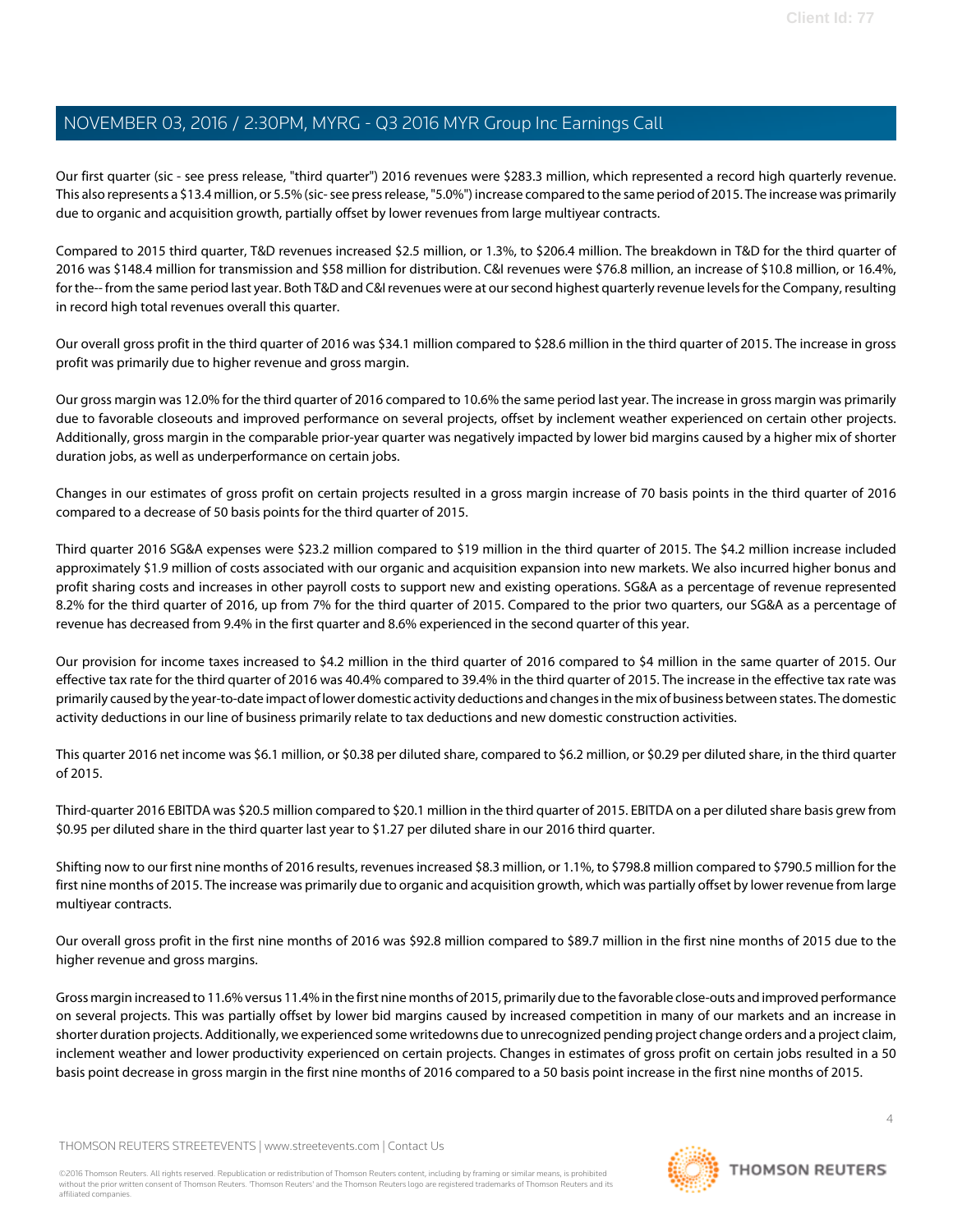The first nine months 2016 SG&A expenses were \$69.6 million compared to \$56.5 million in the first nine months of 2015. The \$13.1 million increase was primarily due to \$7.2 million of costs associated with our expansion into new geographic markets, and \$1 million associated with activist investor activities earlier in the year. We also experienced increased bonus and payroll costs to support new and existing operations during the first nine months of 2016. SG&A as a percentage of revenue was 8.7% for the first nine months of 2016, up from 7.2% in the first nine months of 2015.

Our provision for income taxes decreased to \$8.8 million in the first nine months of 2016 compared to \$12.9 million in the first nine months of 2015. Our effective tax rate for the first nine months was 39.1% compared to 37.7% in the first nine months of 2015. The increase in the effective tax rate was primarily caused by the year-to-date impact of lower domestic activity deductions and changes in the mix of business between states.

Net income for the first nine months of 2016 was \$13.6 million compared to net income of \$21.4 million in the first nine months of 2015. Diluted earnings per share were \$0.77 for the first nine months of 2016 compared to \$1.01 for the first nine months of 2015.

EBITDA declined to \$52.7 million for the first nine months of 2016 compared to \$62.9 million for the first nine months of 2015.

Total backlog at September 30, 2016 was \$620.6 million consisting of \$436.9 million in the T&D segment and \$183.7 million in the C&I segment. This represents an increase of \$145.6 million or 30.6% from last quarter. Our backlog has increased in 9 of the past 11 quarters and was at our highest level in over 4 years, with C&I backlog at a record high. T&D backlog at September 30th increased \$132.3 million, or 43.4%, while C&I backlog increased \$13.3 million, or 7.8%, from last quarter. The increase in backlog was primarily due to the multiyear Cross Texas Transmission contract of approximately \$125 million which we were awarded in the third quarter of 2016.

Turning to the September 30, 2016 balance sheet, we had approximately \$600,000 in cash and cash equivalents, \$38.6 million of outstanding funded debt and capital leases, and \$192.3 million in availability under our credit facility.

As of September 30, 2016, we had working capital of \$87.6 million, which is an increase of \$20.8 million from the last quarter. This increase is partly due to working capital needs to support higher volume of revenues this quarter, and also increased due to the timing of billings, some of which have been delayed due to milestone billings terms for a large multiyear project.

As it relates to our share repurchase program in 2016, we repurchased \$5.5 million of common stock for a total year-to-date repurchase of \$100.6 million. As of September 30th we had \$20 million of availability under our share repurchase program, which was recently extended to August 15, 2017.

As Bill mentioned earlier, on October 28th we completed the acquisition of substantially all of the assets of Western Pacific Enterprises, or WPE. WPE is an electrical contractor firm in the Western Canada with average annual revenues of approximately CDN 100 million over the last five years. We paid through borrowings under our line of credit approximately CDN 16.1 million, of which CDN 13.7 million were paid at the time of closing with the remaining amount held in escrow to cover any working capital adjustments. We may also make additional contingent payments in the future which would be based on the successful achievement of certain performance targets and require the continued employment of certain key executives of WPE.

<span id="page-4-0"></span>In conclusion, we had another solid quarter with revenue-- growth in revenues, gross profit, EPS and backlog. We believe that we have adequate capital and borrowing capacities going forward to support our working capital needs, bonding requirements, equipment investments, and future growth.

I will now turn the call over to Rick who will provide an overall industry outlook and our view of MYR's opportunities.

# **Rick Swartz** - MYR Group, Inc. - SVP & COO

Thanks, Betty, and good morning, everyone.

THOMSON REUTERS STREETEVENTS | [www.streetevents.com](http://www.streetevents.com) | [Contact Us](http://www010.streetevents.com/contact.asp)

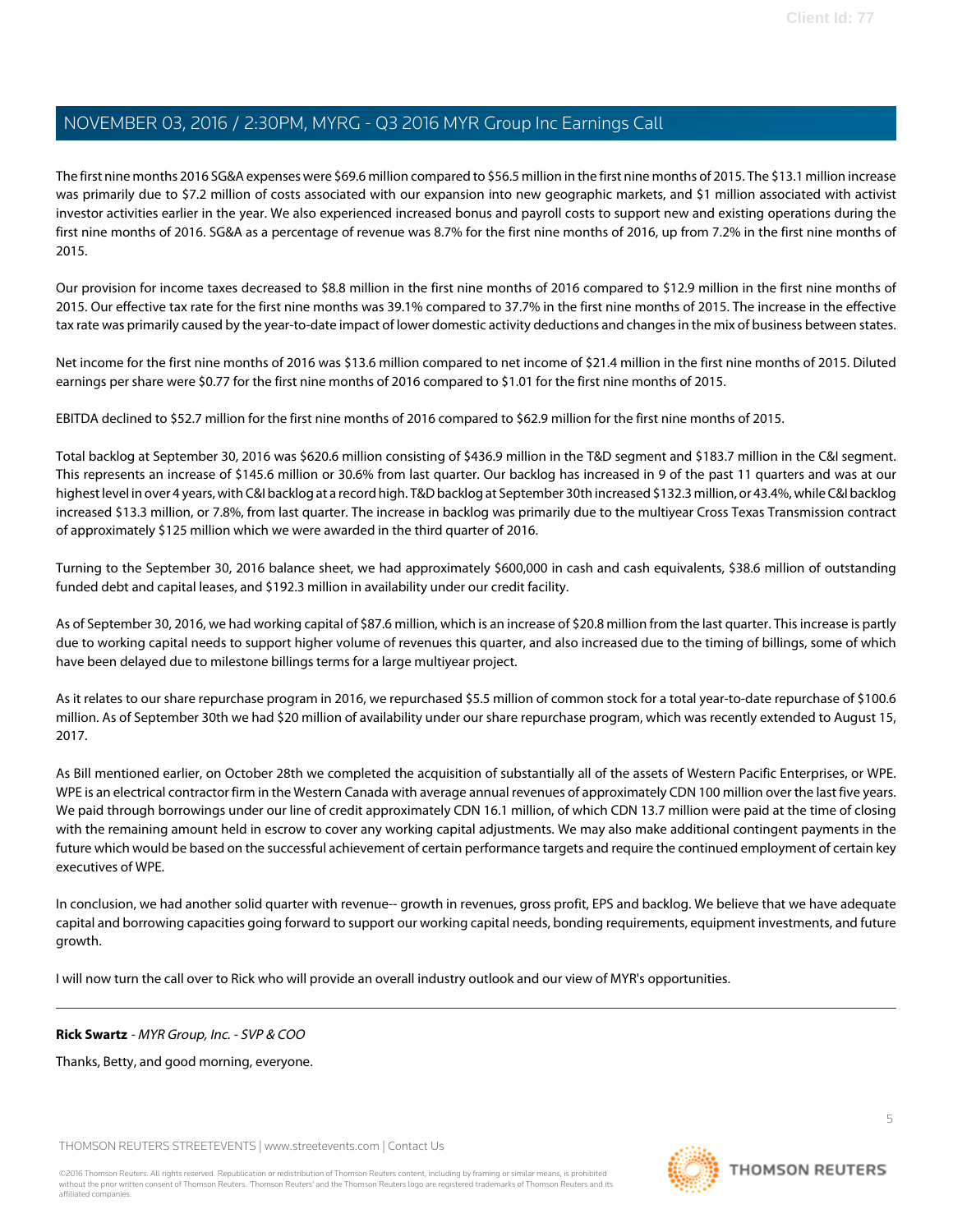Entering into the final quarter of 2016, we are seeing improved project opportunities of all sized which we believe will result in a strong start to 2017 and continue throughout next year. These developments are encouraging as they represent viable bidding opportunities for MYR.

To that end, as Bill mentioned, we've been awarded an approximate \$125 million contract with Cross Texas Transmission, or CTT, an affiliate of LS Power, to construct a new 68-mile, 345-kilovolt Limestone to Gibbons Creek transmission line, which is part of the Houston Import project. We have worked closely with LS Power on several of their major projects and look forward to expanding our long-term relationship on this important initiative. Construction is expected to begin this quarter with scheduled completion in the spring of 2018. This award strengthens our view that large transmission activity will continue to improve throughout the US in the near term.

Looking out across the project horizon, TransmissionHub's quarterly market review indicated they are tracking \$133.4 billion of projects throughout the US and Canada, which represents approximate 37,000 miles that are planned or under construction. As part of this spend, they anticipate several large projects, which have already been through extensive permitting periods, will be out for bid in the next couple of years.

Additionally, important milestones continue to be achieved in planning and permitting for major transmission projects. For instance, the Southline project was granted right-of-way approval in September by the New Mexico State Land Commissioner for a new and upgraded transmission project that will run from Southeaster New Mexico to substations in Arizona. It will consist of 240 miles of 345-kV line, as well as 155-kV and 230-kV line upgrades. This project, like many being planned in the Western US, represents a good opportunity for our regional subsidiary companies who have a long-standing history of performing transmission projects in these states.

Moreover, we have maintained a solid track record during our 125-year history and have secured our share of major transmission work through our industry-leading project expertise and vast recourse. We are one of a few contractors capable-- with capabilities required to complete North America's most challenging electrical infrastructure projects, and we look forward to pursuing additional large projects over the coming years.

We are also encouraged by ample bidding opportunity related to small to medium-sized projects throughout the US, and recent industry data points to continued investments in overall capital spending by utilities. For instance, in August Edison Electric Institute published their electrical industry CapEx update which showed an expected increase in transmission investment, primarily driven by growth in renewal generation and other grid modernization initiatives. 2016 industry capital expenditure projections show an anticipated 7.7% year-over-year improvement. These CapEx projections were reinforced by recent announcements from regional transmission operators and several utility clients who stated that they will invest additional capital into new transmission lines, upgrades to existing transmission, as well as substation projects.

All of this translates to improved opportunities for MYR. For example, in July Avangrid announced it's committed to invest more than \$5 billion over the next five years for a wide range of projects, including system upgrades and reliability projects throughout the Northeastern US. Additionally, in the third quarter Exelon announced it's plan to invest more than \$25 billion across its regulated utilities over the next five years. The investments are slated for critical infrastructure, smart grid technology and other reliability improvements, and includes \$7 billion for their Pepco Holding subsidiary, \$10 billion for Commonwealth Edison, \$4.5 billion for their Baltimore Gas & Electric subsidiary, and \$750 million for their PECO Energy Company. We believe that through our established offices of L.E. Myers Company, Harlan Electric, and our recently-acquired E.S. Boulos operation we are well positioned to pursue opportunities resulting from Exelon's significant investment plan.

Additionally, the regional transmission operator, PJM, approved \$636 million in transmission projects over the next several years, including new transmission and upgrades to transmission and substation facilities to alleviate regional grid congestion. This announcement is a great opportunity for our regional construction subsidiaries in the Northeast and Mid-Atlantic states.

Although the competitive landscape continues to be challenging, our backlog is increasing and we know that the main drivers that point to continued investment by our utility clients remain intact. Ensuring good reliability, integrating renewable generation and natural gas resources to replace coal generation, and replacing aging infrastructure all continue to spur investment into our nation's transmission systems.

On the distribution front, we are encouraged by Xcel Energy's recent announcement of plans to invest \$562 million into building an advanced distribution grid in Colorado, which would improve integration between aging distribution infrastructure and new technology and equipment to

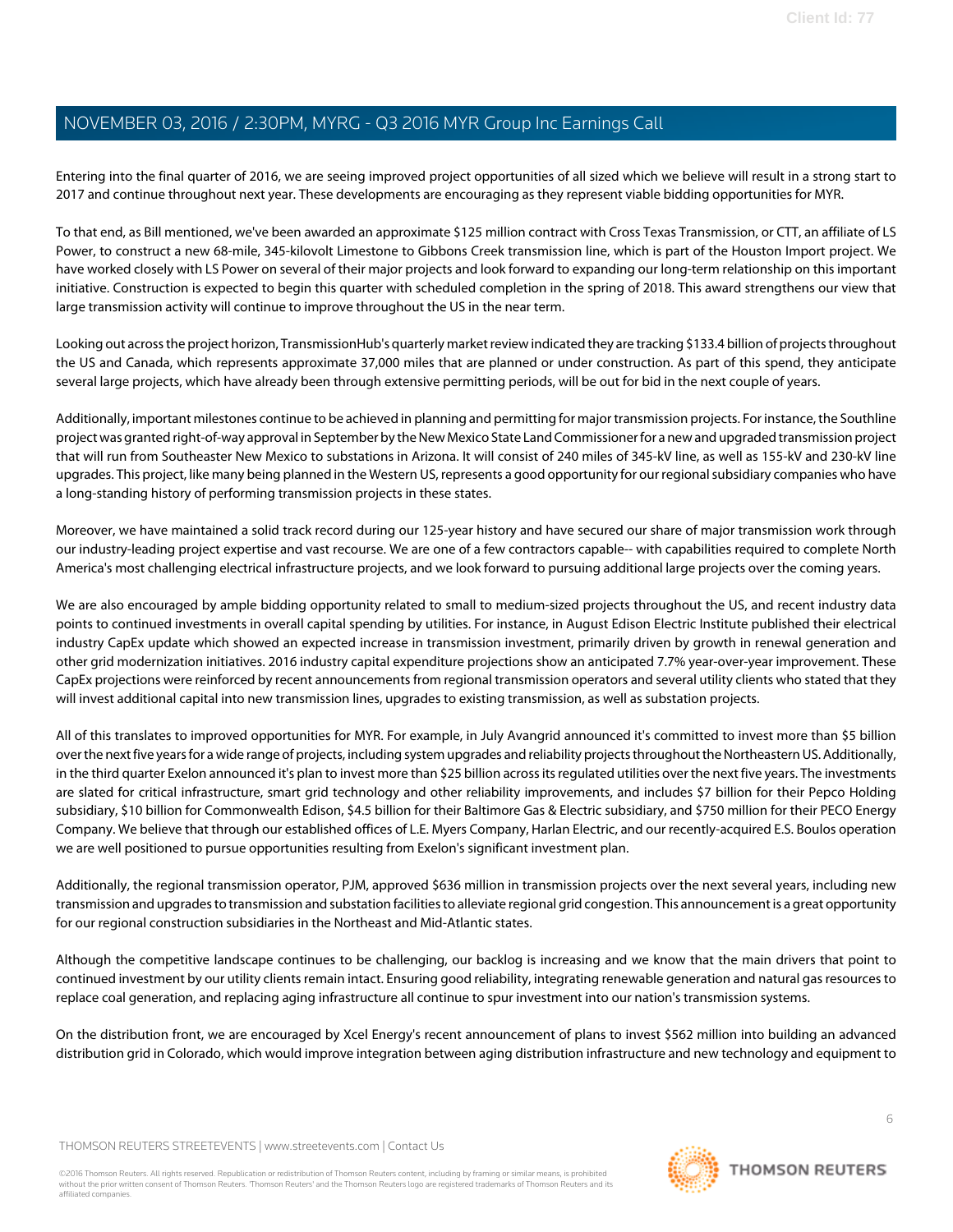better serve customers. We have maintained a long alliance relationship with Xcel for work throughout Colorado since the early 1960s and look forward to the potential opportunities this should present for the future.

Southern California Edison also released a formal plan in the third quarter that calls for investments in distribution and transmission infrastructure to support improved integration of distributed energy resources such as solar, wind and battery storage into the grid. We anticipate that SCE's new plan will positively impact our future opportunities for distribution work in this region.

Overall, a continued increase in distribution spending remains intact due to drivers related to reliability mandates, grid modernization initiatives, growth in housing development in certain parts of the country, and rooftop solar generation.

In early October we were saddened as Hurricane Matthew impacted the people of Florida, Georgia, the Carolinas, and elsewhere along the Eastern Coast. We would like to acknowledge all the work done by line crews from throughout the US who responded to the damage caused by Matthew, including our own line crews. A recent article in the Wall Street Journal highlighted that all the-- that although the impact of Matthew was extensive, it appears that the initial investments made by utilities in the region to strengthen or harden their distribution system against events like Matthew may have made a difference in preventing even further power outages in the area. We believe there will be future similar storm-hardening initiatives which provide another opportunity for MYR.

Activity in our C&I division remains strong and we continue to see improved bidding opportunities in nearly all of our markets across the west and northeast. Data centers, transit, healthcare, manufacturing, education, and water treatment facilities continue to dominate the bidding scene. High-tech data center clients in Denver, Phoenix and Salt Lake City have all announced sizable expansions, which offer unique opportunities that are well suited to our capabilities and experience.

In the northeast, opportunities in healthcare and education have been announced, with multiple facilities undergoing expansion and renovation. In addition, transit and transportation-oriented projects have been announced in our western target markets and includes sophisticated network and advanced communication systems intended to increase traffic flow through enhancing vehicle and roadway interaction. Additionally, as air travel numbers continue to break records, Denver International Airport and other airports are announcing plans to enhance the traveler experience and increase airfield operations. MYR is well suited to participate in these projects.

Moreover, the healthcare sector has been a major contributor to our C&I revenue in the west. We believe this sector will continue to provide opportunities to us as a wide variety of projects are being planned throughout Colorado. There are indications that similar healthcare expansion is starting in Arizona and other western markets. Also, a number of water treatment projects are in the pipeline in most of our major markets. The technical nature of this work demands a contractor like MYR which possesses a high degree of skill and experience.

Finally, we are excited that Western Pacific Enterprises will be joining the MYR group of companies. As one of the largest electrical contractors in British Columbia, WPE provides commercial and industrial construction services to general contractors and facility owners, as well as substation construction and maintenance service for utilities, government entities, and private developers. Their extensive experience, strong management team, skilled workforce, and similar culture complements and enhances both our C&I and T&D business segments and we look forward to a successful integration into our organization.

In conclusion, we are encouraged by the momentum we are building across several of our target markets and will continue to focus our efforts on refining our skills, systems and processes in order to capture our share of these opportunities. By employing best practices on projects we will provide seamless execution in our work with our clients. We are also starting to see both organic development and acquisitions positioning us for opportunities that should come to market in both the near and long term. Most of all, our goal is to meet or exceed our clients' expectations and recruit, train and motivate the best employees available to work for MYR. If we do that well, our shareholders will be rewarded with strong returns.

Thanks, everyone, for your time today. I'll now turn the call back to Bill for some closing comments.

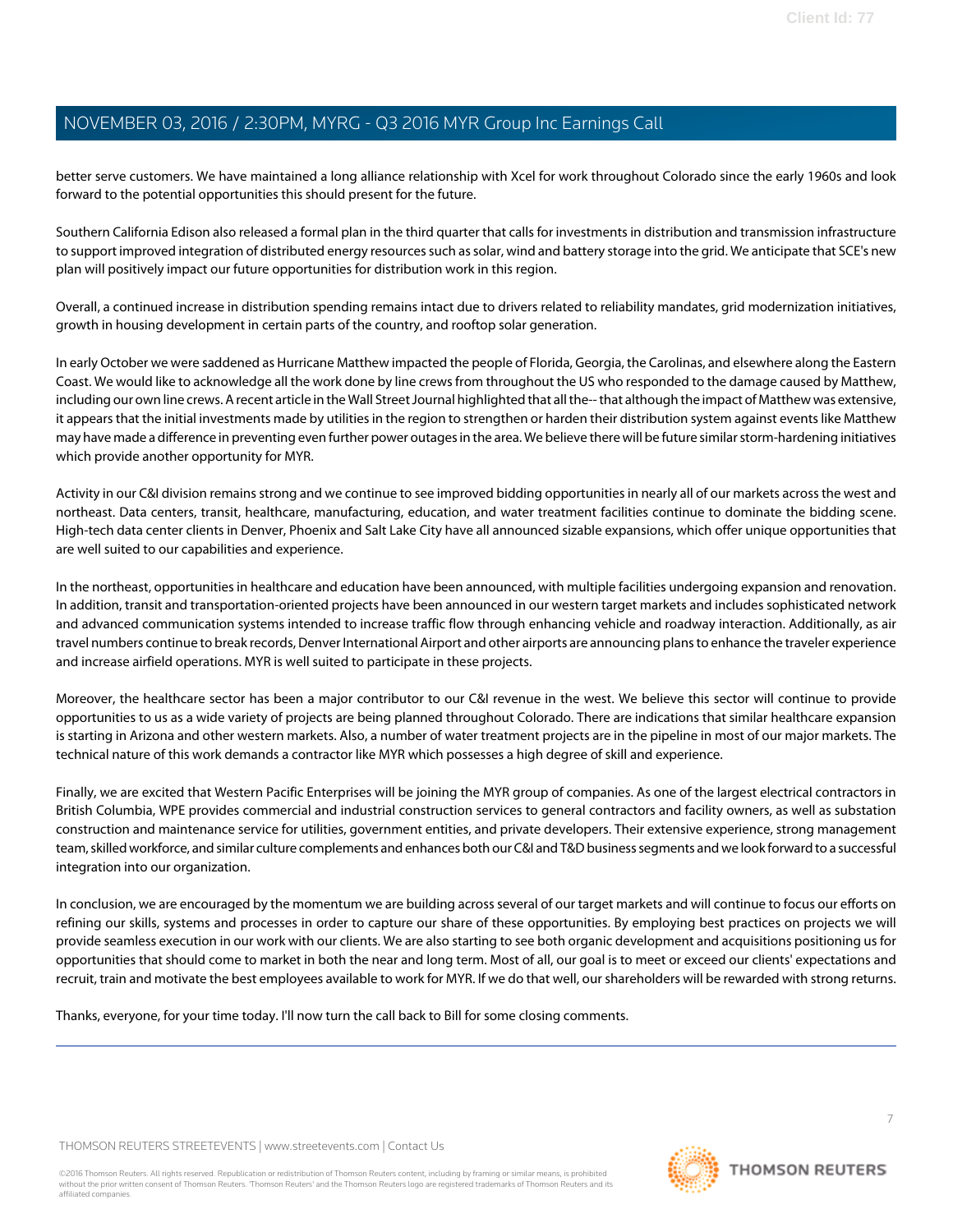# **Bill Koertner** - MYR Group, Inc. - President & CEO

Thank you for the market update, Rick. Your report highlights the steps we are taking to strengthen our position in the marketplace and grow our North American footprint.

We made some great progress this quarter and have positive momentum heading into Q4. We will continue to invest in our core business, hire and train great teams of employees, and expand our presence in both new and existing markets in our pursuit of profitable long-term growth.

To conclude, on behalf of Betty, Rick and myself, I sincerely thank you for joining us on the call today and for your ongoing confidence in MYR Group. I look forward to updating you on our progress next quarter.

Operator, we are now ready to open the call up for comments and questions.

# **QUESTIONS AND ANSWERS**

#### **Operator**

<span id="page-7-0"></span>Thank you. (Operator instructions). Tahira Afzal, KeyBanc Capital Market.

# **Tahira Afzal** - KeyBanc Capital Markets - Analyst

Thank you. Folks, congratulations. A very strong quarter, obviously.

# **Rick Swartz** - MYR Group, Inc. - SVP & COO

Thanks, Tahira.

# **Betty Johnson** - MYR Group, Inc. - SVP, CFO & Treasurer

Thanks.

# **Tahira Afzal** - KeyBanc Capital Markets - Analyst

So you've got both your markets doing really well as you head into 2017, Bill. Directionally, in terms of rate of growth, which one would you be more excited about?

# **Bill Koertner** - MYR Group, Inc. - President & CEO

Well, I'm very excited about both. I think our C&I market just had some outstanding growth. We've opened a number of new C&I offices organically in the west and are expanding our C&I business in the northeast through the acquisition at E.S. Boulos. So, I'm really confident to that market, but that doesn't mean I'm less confident about our T&D market. Clearly, we went through a pause in some of the growth on the T&D investment, but now it certainly feels a lot better than it did a year or 18 months ago.

So, I'm very optimistic about our T&D market. And in that market we also set up some new offices for organic growth. And as you note, our SG&A expenses are a little higher than we like and we view those as investments in that organic growth. As we've had to hire people and secure office

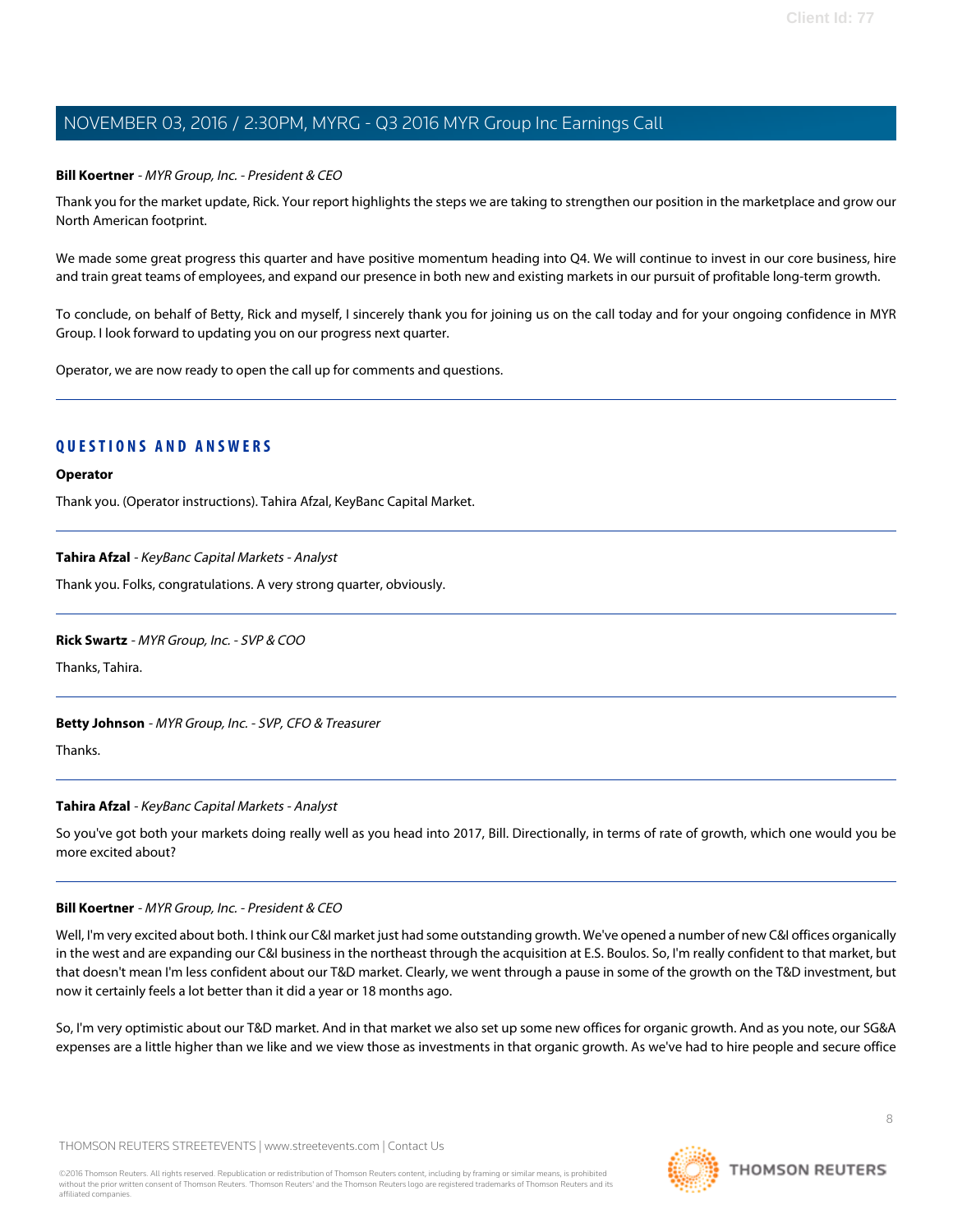space and do the kinds of things that are necessary to support that growth, we think that's a great investment as we put together our business cases before we went into those markets. So we're really pumped about both of our markets.

# **Tahira Afzal** - KeyBanc Capital Markets - Analyst

Got it. Okay. Sorry, Betty, you were going to say something?

# **Betty Johnson** - MYR Group, Inc. - SVP, CFO & Treasurer

No, I'm good.

# **Tahira Afzal** - KeyBanc Capital Markets - Analyst

Okay. I guess just a follow-up to that. The non-residential market in general has been very strong. Some of the leading indicators, Bill, are turning slightly the other way. Your business is slightly more balanced, a little more late cycle. So do you see the revenue momentum organically continuing into 2017, or do you see it losing steam at some point?

# **Bill Koertner** - MYR Group, Inc. - President & CEO

I'll let Betty or Rick handle that. They're more familiar with the-- some of the government business indicators than me.

# **Rick Swartz** - MYR Group, Inc. - SVP & COO

The areas we're in I still see continued growth right now and opportunities. I kind of do a balance between what we see within our offices to bid, what our general contractors have coming out, and then also some of the engineering firms that are working in the markets we're in. And that work seems to still be full on that side so I do see it as a positive indicator going into 2017. So I really don't see that pullback in the markets that we're in.

# **Tahira Afzal** - KeyBanc Capital Markets - Analyst

All right. Okay, Rick.

# **Bill Koertner** - MYR Group, Inc. - President & CEO

I would--

# **Tahira Afzal** - KeyBanc Capital Markets - Analyst

And Betty-- sorry. Go ahead, Bill.

# **Bill Koertner** - MYR Group, Inc. - President & CEO

I would add to that. Obviously, we keep track of government statistics and data put out by EEI and Hub and other groups that put out forecasts. But more important than that is talking to our clients. We're in our clients' offices every day, every week, asking about what work they have, what work they got coming up. So that's probably the best intelligence that we can get because we're out in our customers' offices.

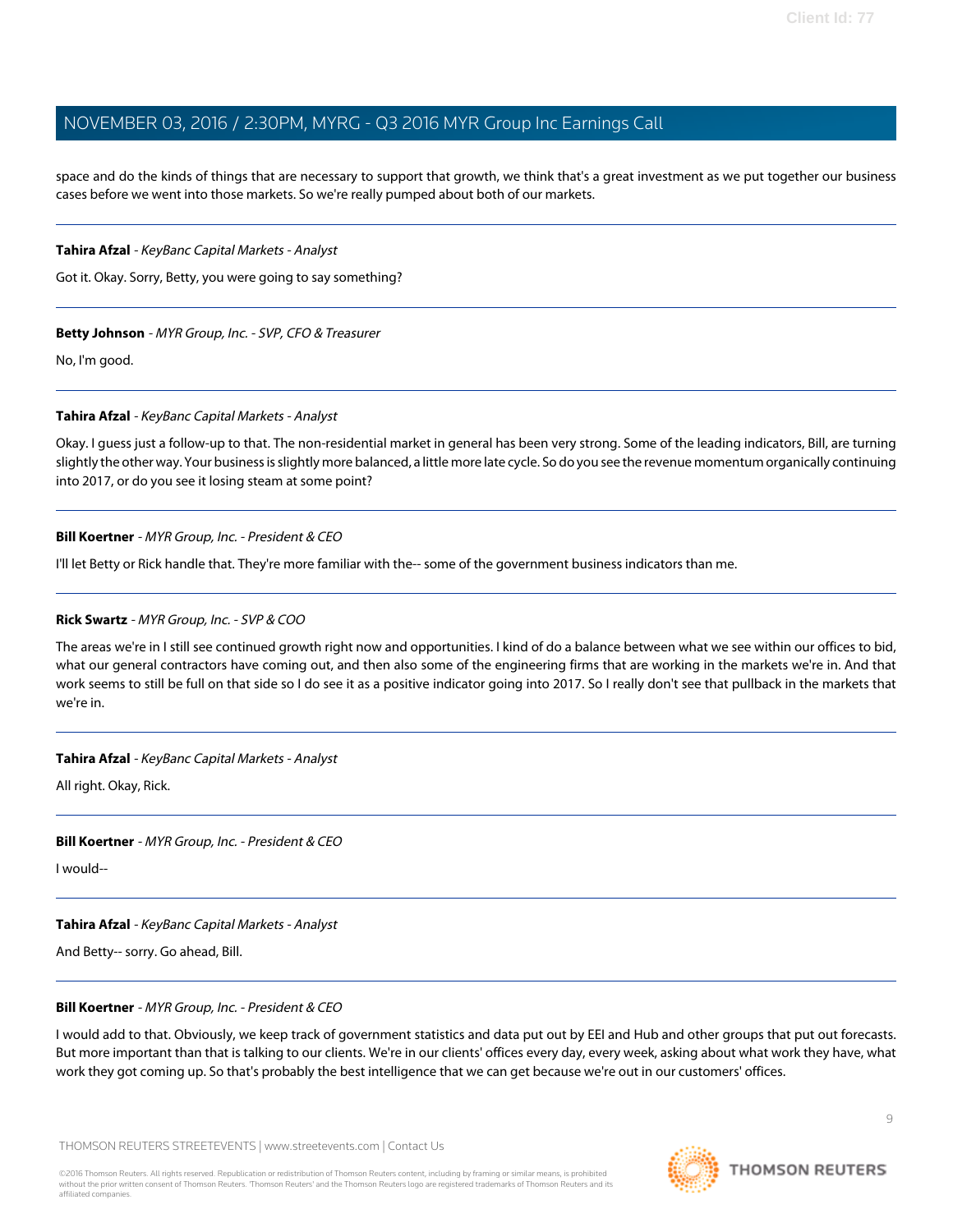# **Tahira Afzal** - KeyBanc Capital Markets - Analyst

All right. And last question, I guess. I'm not sure if it goes to Betty or Bill here, but given that you're starting to see your transmission business come back and you are investing regionally in some other C&I markets, is it possible for you to really grow your top line fairly notably into 2017 yet hold your SG&A flattish?

# **Bill Koertner** - MYR Group, Inc. - President & CEO

Well, it's definitely possible to grow our top line and we're trying to keep our SG&A costs in line. But you've got to spend a little money to make some money. And if the opportunity is--

#### **Tahira Afzal** - KeyBanc Capital Markets - Analyst

Right.

# **Bill Koertner** - MYR Group, Inc. - President & CEO

There we're prepared to spend some money. And that investment doesn't get capitalized. It has to be expense. So we definitely see potential for top-line growth in 2017 and beyond.

# **Betty Johnson** - MYR Group, Inc. - SVP, CFO & Treasurer

And I agree that, overall, the SG&A would grow with that growth if there's another business unit, like an acquisition like WPE. If our sales are growing for that, your gross SG&A dollars are going to be growing. The SG&A as a percentage could get leveraged still further, but not from a dollar perspective. The dollars will go up somewhat accordingly, like Bill referred to.

# **Rick Swartz** - MYR Group, Inc. - SVP & COO

But we also will remain disciplined in our bidding strategy and the risk we're willing to accept, so we won't chase just top-line growth. It's got to be balanced.

#### **Tahira Afzal** - KeyBanc Capital Markets - Analyst

Got it. Okay. Folks, thank you very much and congratulations to your team again.

#### **Bill Koertner** - MYR Group, Inc. - President & CEO

Thanks, Tahira.

#### **Rick Swartz** - MYR Group, Inc. - SVP & COO

Thanks, Tahira.

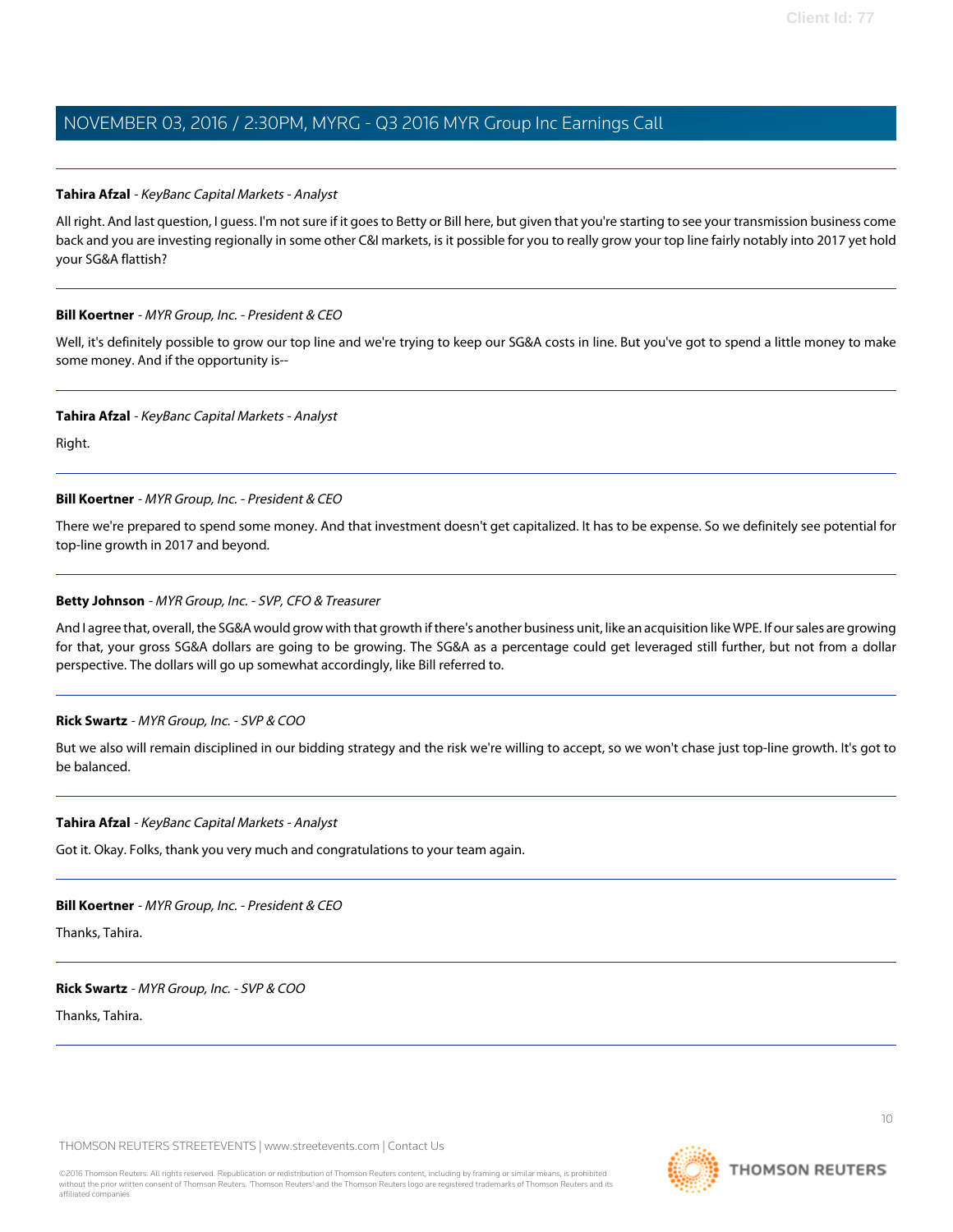# **Operator**

Alex Rygiel, FBR Capital Markets.

#### <span id="page-10-0"></span>**Alex Rygiel** - FBR & Co. - Analyst

Good morning, everyone.

#### **Rick Swartz** - MYR Group, Inc. - SVP & COO

Good morning, Alex.

#### **Betty Johnson** - MYR Group, Inc. - SVP, CFO & Treasurer

Good morning.

#### **Alex Rygiel** - FBR & Co. - Analyst

Bill, a couple quick questions on Canada and WPE. Why C&I in Canada? What's the profitability level look like at WPE? How should we think about the seasonality of that business? And is the WPE acquisition-- is it kind of old school C&I or is it sort of a blend of what you'd call more electric utility infrastructure work, in other words substation work and so on?

# **Bill Koertner** - MYR Group, Inc. - President & CEO

Well you asked about five questions there, Alex. The C&I business, the margins are very comparable to the margins we've achieved in the C&I market in the US, so I would say it's very comparable. Whether it's old school C&I, I guess I don't think there is an old school C&I. As I tour our C&I projects, being a hospital here in the lower 48 or a hospital in Canada, they look like a lot of technology. And it's important for our subsidiaries, our existing subsidiaries and now WPE, to be really at the cutting edge of installing this new technology because I don't see any old school, if you will, installations. Everything is very modern, very high tech, and it requires a highly-skilled electrician and design team to build these facilities.

#### **Alex Rygiel** - FBR & Co. - Analyst

And the seasonality?

# **Bill Koertner** - MYR Group, Inc. - President & CEO

Seasonality, it's very-- I don't think it's any different than what we have here in the States.

# **Alex Rygiel** - FBR & Co. - Analyst

And could you comment on Cross Texas? It sounds like it's starting this quarter. How should we think about mobilization expenses and how that could affect profitability in the fourth quarter?

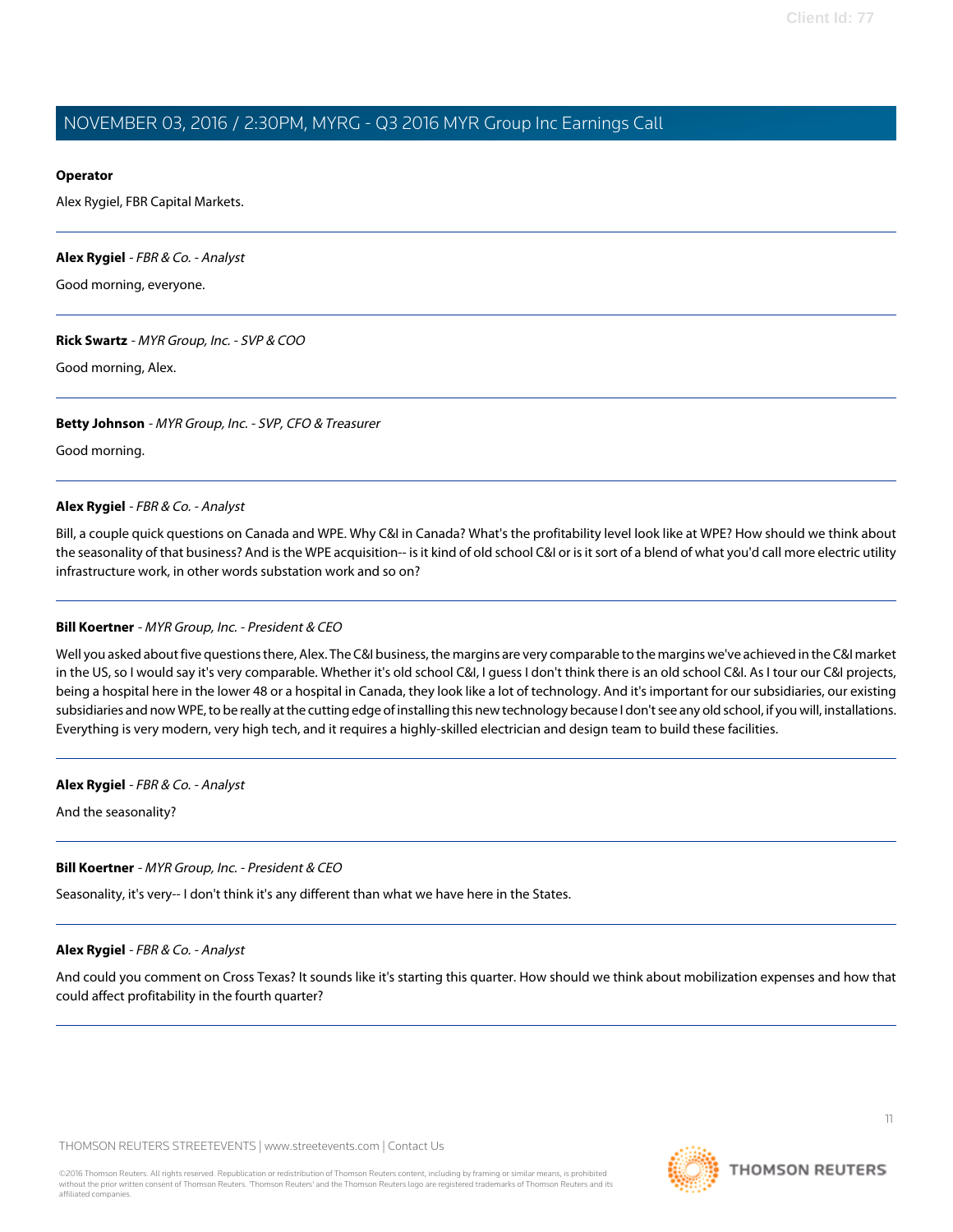# **Rick Swartz** - MYR Group, Inc. - SVP & COO

As far as the mobilization side, we bid that in our estimates as we put them together. This was a procure and construct contract, so we are furnishing materials on this project. But as far as the-- any negative side on the mobilization of that project, I don't think we'll see-- or we don't anticipate seeing anything in this quarter.

#### **Alex Rygiel** - FBR & Co. - Analyst

Thank you very much.

#### **Rick Swartz** - MYR Group, Inc. - SVP & COO

Thank you.

#### **Operator**

<span id="page-11-0"></span>Andy Wittmann, Robert W. Baird.

# **Andy Wittmann** - Robert W. Baird & Company - Analyst

Great. I wanted to keep going on Cross Texas, if I might. I guess my question on this one, this is let's say one of the larger projects you have booked in a while. And I guess my question is, as you address this project, does it pull resources away from other growth opportunities in the Company? In other words, if everything else was equal, would this be additive to the overall portfolio of projects you're working on or is this going to sap resource? I'm just trying to understand how this gets balanced in the overall workload for the Company in T&D.

# **Bill Koertner** - MYR Group, Inc. - President & CEO

No. This-- I would say our goal is to have this as additive. It's-- every bid review we do, every time we talk to our districts or we review their business plans it's to have these projects as additive. We've got a group set up that performs these projects. And in slower time we'll move them out to other projects that work on client development, they'll do a certain thing and then we group them back together. So we're capable of doing multiple large projects at a given time. So we're not at full capacity by any means when it comes to that side.

# **Andy Wittmann** - Robert W. Baird & Company - Analyst

Great. And then, Rick, maybe just to keep going on this one, you mentioned that you've got the procurement side of this project. How does the- considering that, how does the margin of this project compare with the margins that you've been putting up recently in this segment? Obviously it's got the advantage of being a large project, but procurement sounds like it should be overall lower margin. I guess as we look out into your execution of this project, I'm just trying to get a feel of what this project could do to your overall mix of margin?

# **Rick Swartz** - MYR Group, Inc. - SVP & COO

We've always said that if there's a large material component it is usually at a lower margin. It's a lower risk side for us. But this project and its performance really ties down to the execution of our work out in the field and how we perform. And with many of our large projects we carry them at the margin they're at until the end when we can recognize, hopefully through production gains and things that change on the project, some potential upside.

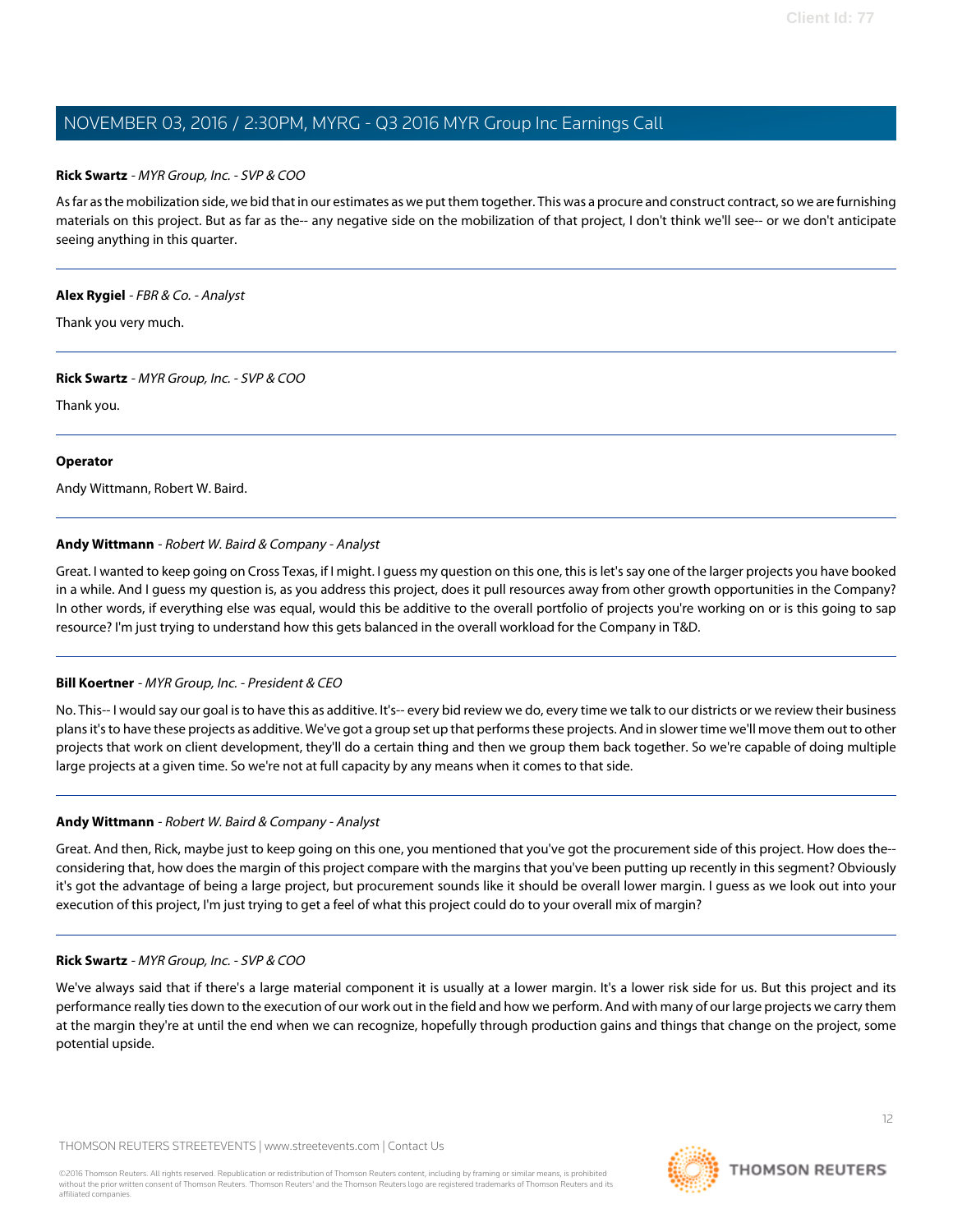# **Andy Wittmann** - Robert W. Baird & Company - Analyst

All right. Okay. And then I guess I just wanted to do one here on C&I. The margins have obviously been picking up. And I guess on the C&I business my question is, are you seeing job bid margins being higher, or is it the greater utilization of your workforce and limited equipment there, I guess, that's driving the margins? How-- and the sustainability of those margins going forward with the backlog that you currently have. Could you comment on that, please?

# **Rick Swartz** - MYR Group, Inc. - SVP & COO

When I look at that side I see it as a very competitive market. I think all the markets we're at remain competitive. Really, the margin increase we're seeing is through execution and good contract management and that's where we're seeing those gains at. The projects, as Bill said at the beginning of the script, are very competitive out there. We know the markets we're in and we've got a good team that can perform. So it's more around the execution and contract management side.

# **Andy Wittmann** - Robert W. Baird & Company - Analyst

Great. And then just a clerical question to finish up here. What was the-- can you guys give us an estimate of what the revenue was from Hurricane Matthew here in the fourth quarter?

# **Rick Swartz** - MYR Group, Inc. - SVP & COO

We don't--

# **Bill Koertner** - MYR Group, Inc. - President & CEO

We don't disclose that, Andy. It's over \$1 million.

# **Andy Wittmann** - Robert W. Baird & Company - Analyst

Okay. All right. Thanks, guys.

# <span id="page-12-0"></span>**Operator**

Noelle Dilts, Stifel.

# **Noelle Dilts** - Stifel Nicolaus - Analyst

Thanks. I just wanted to circle back to Western Pacific for a moment. You guys disclosed that annual revenues have averaged around CDN 100 million over the last five years. But given that we have seen such tumults in the Western Canadian markets, I would imagine it might be running a little bit lower than that now. Can you give us a sense of what the run rate is today?

# **Rick Swartz** - MYR Group, Inc. - SVP & COO

Going forward-- we really don't project that out or provide that guidance, but I would say our goal is to have it similar to their existing run rate that we've-- their average over the last five years. I would say that's the minimum we would anticipate going forward.

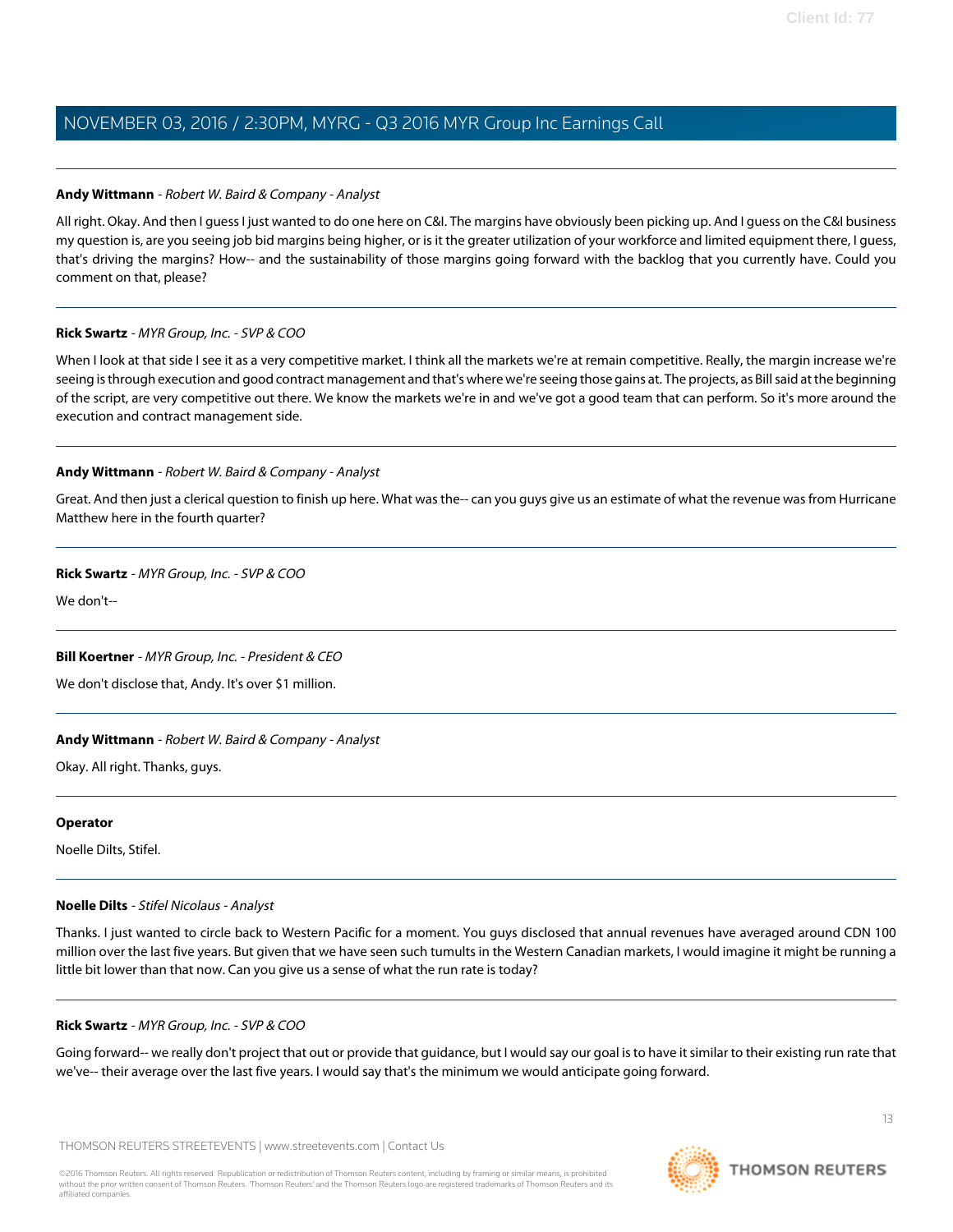### **Noelle Dilts** - Stifel Nicolaus - Analyst

Okay. And then given that you sort of want to leverage their relationships into more work on the T&D side, I mean can you comment on-- are you expecting a meaningful rebound in Western Canadian transmission activity? I know Alex asked about this a bit, but I just want to understand your outlook there.

#### **Rick Swartz** - MYR Group, Inc. - SVP & COO

As we said, they're primarily a commercial C&I entity. They do substation work. They really do no transmission or distribution work, so it's a point through some of their existing clients. We can bring that expertise to them and hopefully springboard some growth off of that side and then work on those relationships that further develop, on the transportation side, other markets they may not be in.

### **Noelle Dilts** - Stifel Nicolaus - Analyst

Okay. All right. Can you speak-- just shifting over to electric distribution, it looks like revenues were again down this quarter, but less so than we saw in the second quarter. Can you just comment on what you're seeing in the market and what your expectations are as we move into kind of 2017 and 2018, just in terms of the general trajectory for the market?

#### **Rick Swartz** - MYR Group, Inc. - SVP & COO

I see it as-- I still see it continuing to grow. The one thing the distribution market has always-- always heads into is people use that as kind of a budget balancing component, so we see that work turned on and off very quickly. And depending on the clients we're working for and the weather and everything else, we've seen the work turned on and off and they use it, as I said, a budget balancing component. So I-- I'm looking for some growth overall.

#### **Noelle Dilts** - Stifel Nicolaus - Analyst

Okay. And then could you just comment a little bit on the transmission side from a geographic standpoint, which areas of the US are maybe a little bit relatively stronger versus those that are weaker?

# **Rick Swartz** - MYR Group, Inc. - SVP & COO

Well, I'm seeing opportunities. I would say Central. Eastern I see a lot of opportunities. The Midwest. Really, the area that needs to get their permitting done and some other sides is California. And that would probably be the side I see that hopefully those projects seem to get pushed further and further out. But the others, when I look at the rest of the US, I see some potentials in just about every other geographic area.

#### **Noelle Dilts** - Stifel Nicolaus - Analyst

Great. Thanks, Rick.

# **Operator**

(Operator instructions). John Rogers, Davidson.

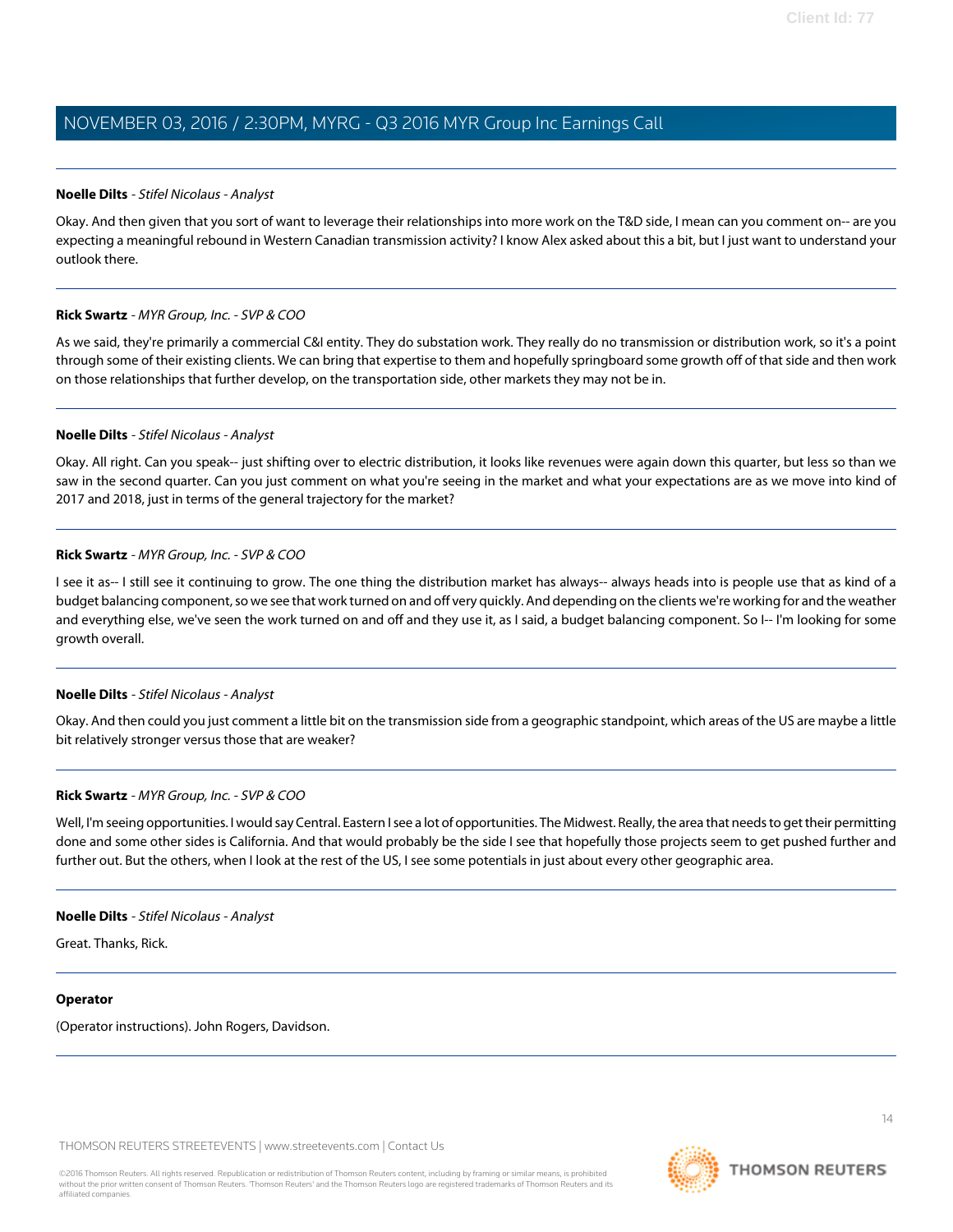# <span id="page-14-0"></span>**John Rogers** - D.A. Davidson & Co. - Analyst

Hi. Good morning.

# **Bill Koertner** - MYR Group, Inc. - President & CEO

Good morning, John.

# **Rick Swartz** - MYR Group, Inc. - SVP & COO

Hi, John.

# **Betty Johnson** - MYR Group, Inc. - SVP, CFO & Treasurer

Good morning.

# **John Rogers** - D.A. Davidson & Co. - Analyst

A couple of just follow-up things. First on Western Pacific. Will-- based on that transaction price and your financing, this will be accretive in 2017 is my question?

# **Bill Koertner** - MYR Group, Inc. - President & CEO

Yes, that's our expectation.

# **John Rogers** - D.A. Davidson & Co. - Analyst

Okay. And I guess in terms of backlog that they bring to the business?

# **Bill Koertner** - MYR Group, Inc. - President & CEO

They've got a significant backlog. We need to do a sort through to make sure, as we report at the end of the fourth quarter, they're using the same definition of backlog that we've used for the rest of the Company. That hasn't been totally sorted out at this stage. But they definitely have a nice book of business going into the fourth quarter and into 2017. But we haven't disclosed the backlog because we're still getting Western Pacific to reconcile their backlog reporting to our definition. (Inaudible.)

# **Rick Swartz** - MYR Group, Inc. - SVP & COO

To add to that a little bit, John, we've known this company since, really, 2013. We've had many conversations with them over time. It's something- we've looked at the market. We spend a lot of time up there. And it's like any of our other districts, some of the work that's-- that they have in negotiations or they don't have contracts or it's pending right now, we won't count that in backlog, but we've got good visibility to what's coming ahead in the next few months.

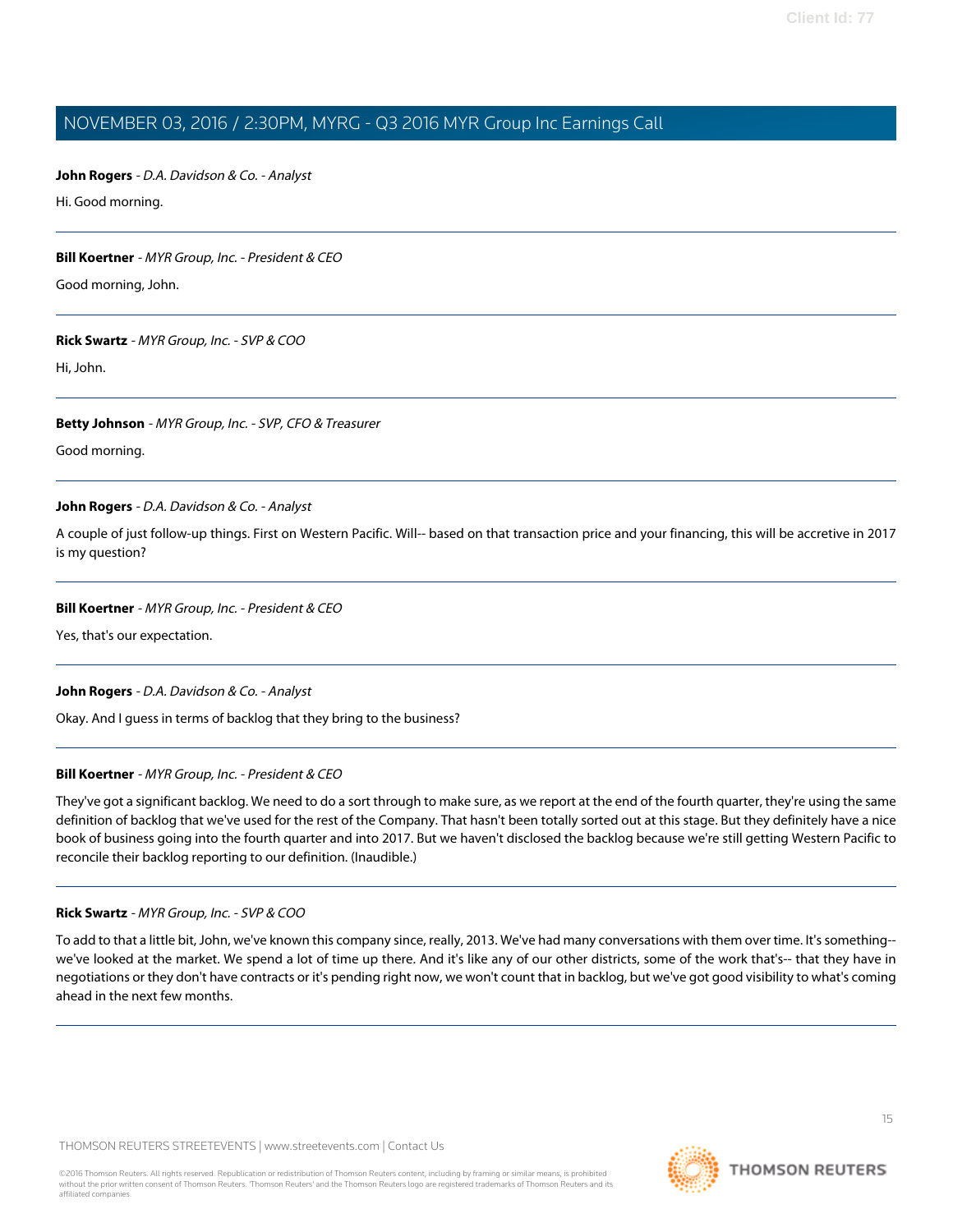# **John Rogers** - D.A. Davidson & Co. - Analyst

Okay. And they're-- as far as the seasonality of that business, just given the geography and all, I mean does it-- I guess what I'm concerned about, is there a meaningful slowdown or drag that you're going to see from it in the first part of the year, or is that not to be expected?

# **Rick Swartz** - MYR Group, Inc. - SVP & COO

We don't see that with the work they have on right now. I mean they're more of a commercial contractor.

# **John Rogers** - D.A. Davidson & Co. - Analyst

Okay.

# **Rick Swartz** - MYR Group, Inc. - SVP & COO

It's one of those that their work is similar to ours in other regions where we work, so they're lower. They're Vancouver, that area. Work continues to progress even during the winter. So no major impact that we see with the backlog they have currently.

# **John Rogers** - D.A. Davidson & Co. - Analyst

Okay, thank you. And then on the T&D side of the business, I mean congratulations on the surge in orders and backlog. And the last time we saw these levels of backlog, even with a lot of materials involved in contracts, I mean your margins were up over-- were in double-digit range. Are-- is that ahead of us now?

# **Bill Koertner** - MYR Group, Inc. - President & CEO

John, it's possible, but I don't think we would be counting on it. If we have exceptional execution that's possible. But going in, as we bid these jobs, more typical of what bid margins we've assumed historically.

# **John Rogers** - D.A. Davidson & Co. - Analyst

Okay, fair enough. Thank you.

# **Rick Swartz** - MYR Group, Inc. - SVP & COO

Thanks, John.

# <span id="page-15-0"></span>**Operator**

Dan Mannes, Avondale.

# **Dan Mannes** - Avondale Partners - Analyst

Thanks. Good morning, everyone.

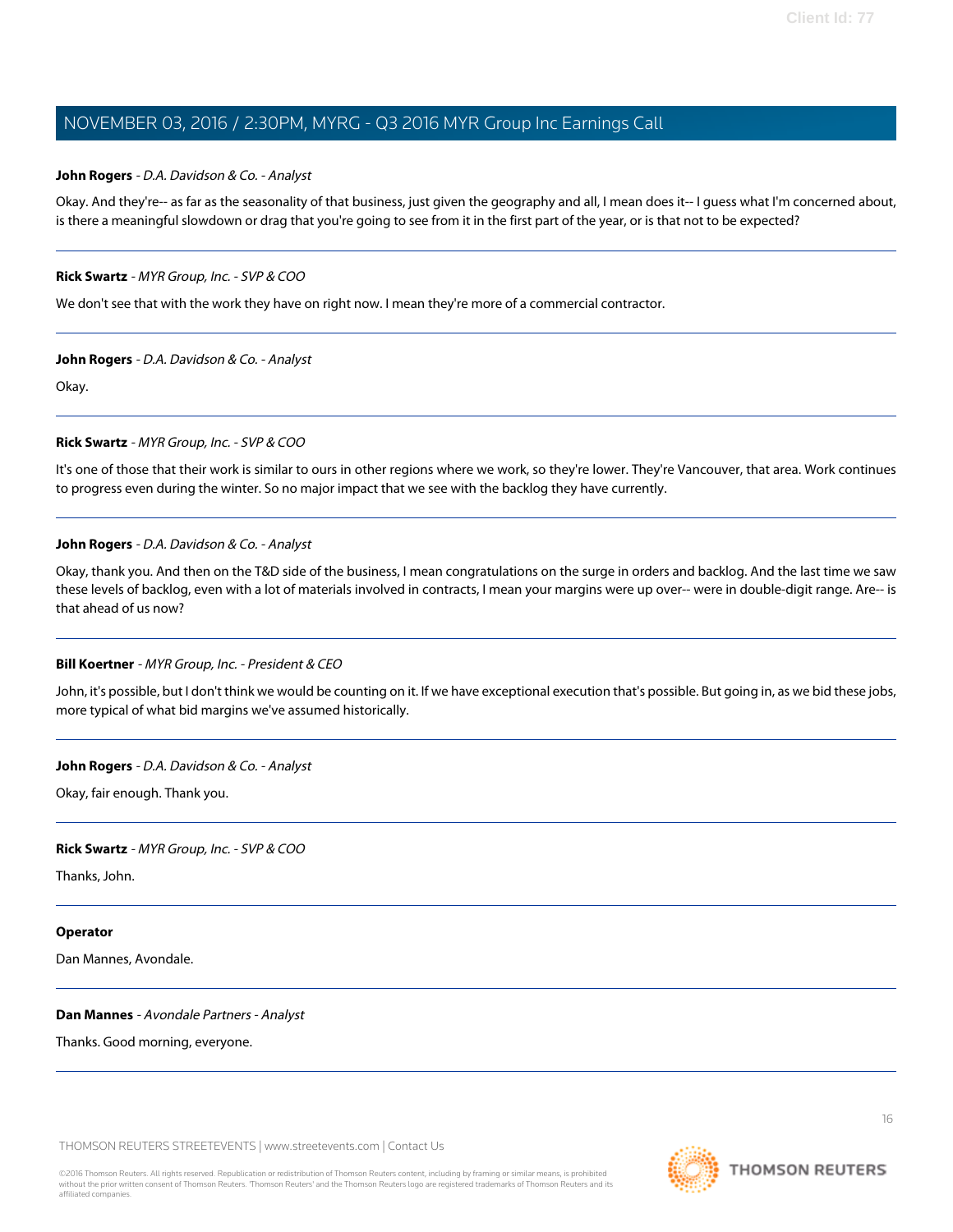### **Rick Swartz** - MYR Group, Inc. - SVP & COO

Good morning.

### **Bill Koertner** - MYR Group, Inc. - President & CEO

Good morning.

#### **Dan Mannes** - Avondale Partners - Analyst

A couple of quick follow-ups here on Western Pacific. Sorry, again. I know you said mostly a C&I business, but also substation. If I were to allocate the \$100 million of trailing revenue, I don't know, 80/20 between C&I and T&D, or is there almost done that would fall under the T&D?

#### **Rick Swartz** - MYR Group, Inc. - SVP & COO

I would say 80/20, 85/15, depending on the timing (inaudible).

#### **Dan Mannes** - Avondale Partners - Analyst

No, that's helpful. Secondly, I think in Bill's comments you said that management was coming aboard, and then in Betty's comments there was some discussion about a contingent payout tied both to performance as well as retention. Can you give a little bit more color on the status of the current management team and their likelihood of staying with the business? And then maybe a little more on any-- on the materiality of the contingent consideration?

# **Bill Koertner** - MYR Group, Inc. - President & CEO

Let me comment on that, Dan. The family is-- their last name are Fettbacks and they've been with the business for a long, long time. They're younger than me, which is good, and they've indicated an interest in staying on. They're both-- there are actually four members of the management team. They are very committed to growing the business. And as we did our due diligence, we definitely don't want to just buy equipment and assume contracts. We're looking to bring on the management team and integrate them into our organization. So, we're very comfortable with the management team and we spent a lot of time talking about culture and we feel very comfortable that their culture aligns with our culture.

#### **Dan Mannes** - Avondale Partners - Analyst

And then the contingent consideration?

#### **Bill Koertner** - MYR Group, Inc. - President & CEO

We haven't disclosed that. It's not a big factor in the economics of the deal. But we definitely want to make sure the management at WPE is incented, just like we want to have the management incented for all the other MYR companies.

#### **Dan Mannes** - Avondale Partners - Analyst

Completely understood. I also want to touch a little bit on gross margin in the quarter. It sounds like there were a lot of puts and takes. It sounded like execution in particular in C&I was a positive, maybe weather was a negative. Can you maybe drill down a little bit deeper on the impacts from a margin perspective of some of those puts and takes?

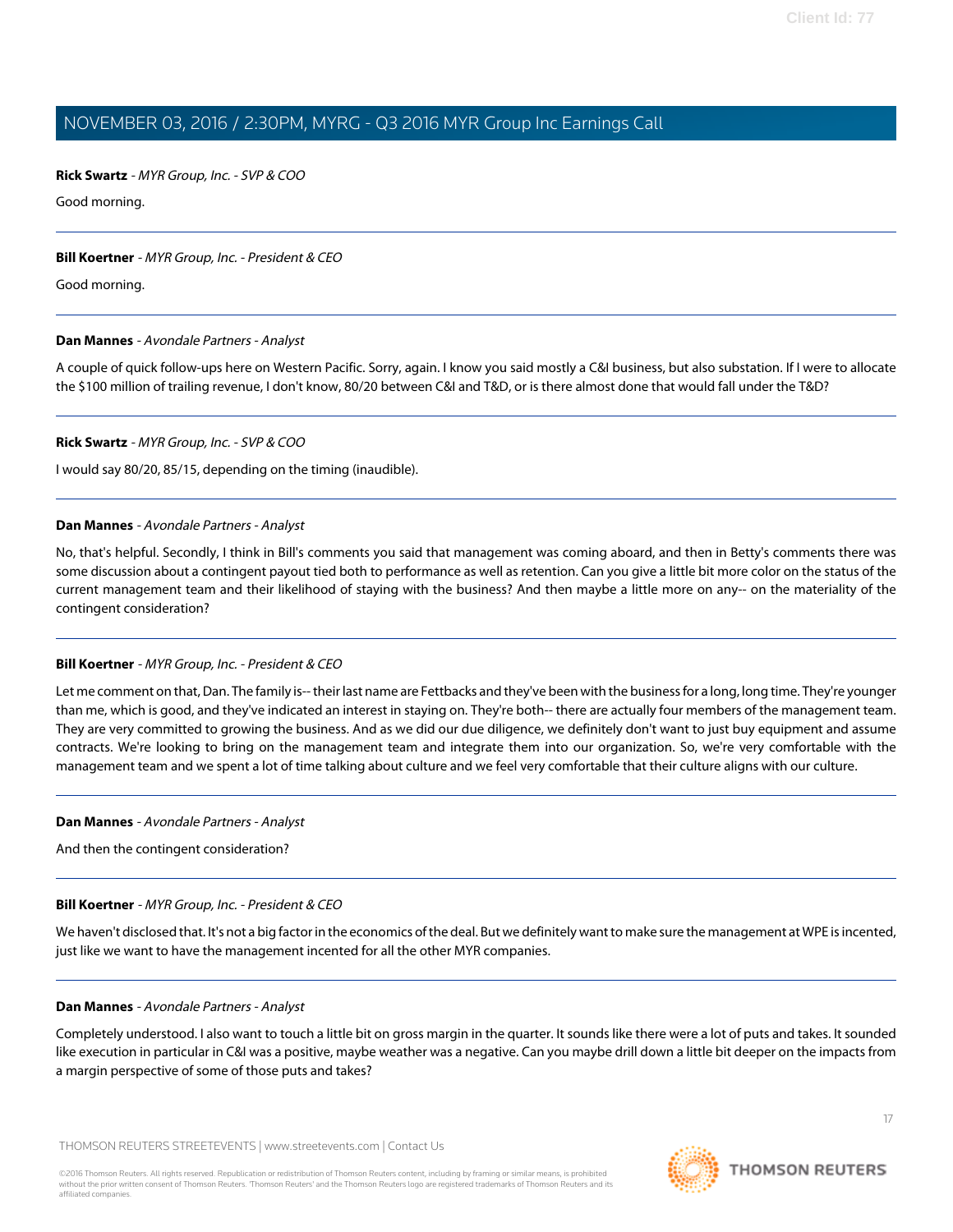# **Betty Johnson** - MYR Group, Inc. - SVP, CFO & Treasurer

Just to start with, the overall impacts on the margin, you can think about them like half and half or between the T&D and the C&I. And as the-- from a T&D side, weather was an impact, but offset by some other favorable execution. Probably going-- if I was to throw something out, probably half and half going both ways. So--

#### **Dan Mannes** - Avondale Partners - Analyst

And then on-- sorry, keep going.

# **Betty Johnson** - MYR Group, Inc. - SVP, CFO & Treasurer

Yes. No, so that's for-- yes, quarter to date the improvement is across the board.

# **Dan Mannes** - Avondale Partners - Analyst

So basically, you're saying they kind of met each other out? So is that-- I guess I'm trying to make sure I understood. Weather was a headwind, execution was a tailwind, and as it relates--

# **Betty Johnson** - MYR Group, Inc. - SVP, CFO & Treasurer

Yes. No--

# **Dan Mannes** - Avondale Partners - Analyst

To T&D they met at each other?

# **Betty Johnson** - MYR Group, Inc. - SVP, CFO & Treasurer

On T&D there was-- execution overall was more favorable than the weather. So half and half of our net/net write-up on margins was between C&I and T&D. But the favorable in T&D was that much more favorable, but offset by some of the weather that we talked about in prior projects.

# **Dan Mannes** - Avondale Partners - Analyst

Got it.

# **Rick Swartz** - MYR Group, Inc. - SVP & COO

(Inaudible.)

# **Dan Mannes** - Avondale Partners - Analyst

But given the revenue mix, C&I is obviously a smaller piece of the revenue. Can I assume that the execution benefit to C&I was even a good deal larger than the T&D? And if you can just give a little bit more color. Are these, on average, projects that are at completion with close-outs or are these things that are ongoing and you just executed really well on them?



**THOMSON REUTERS**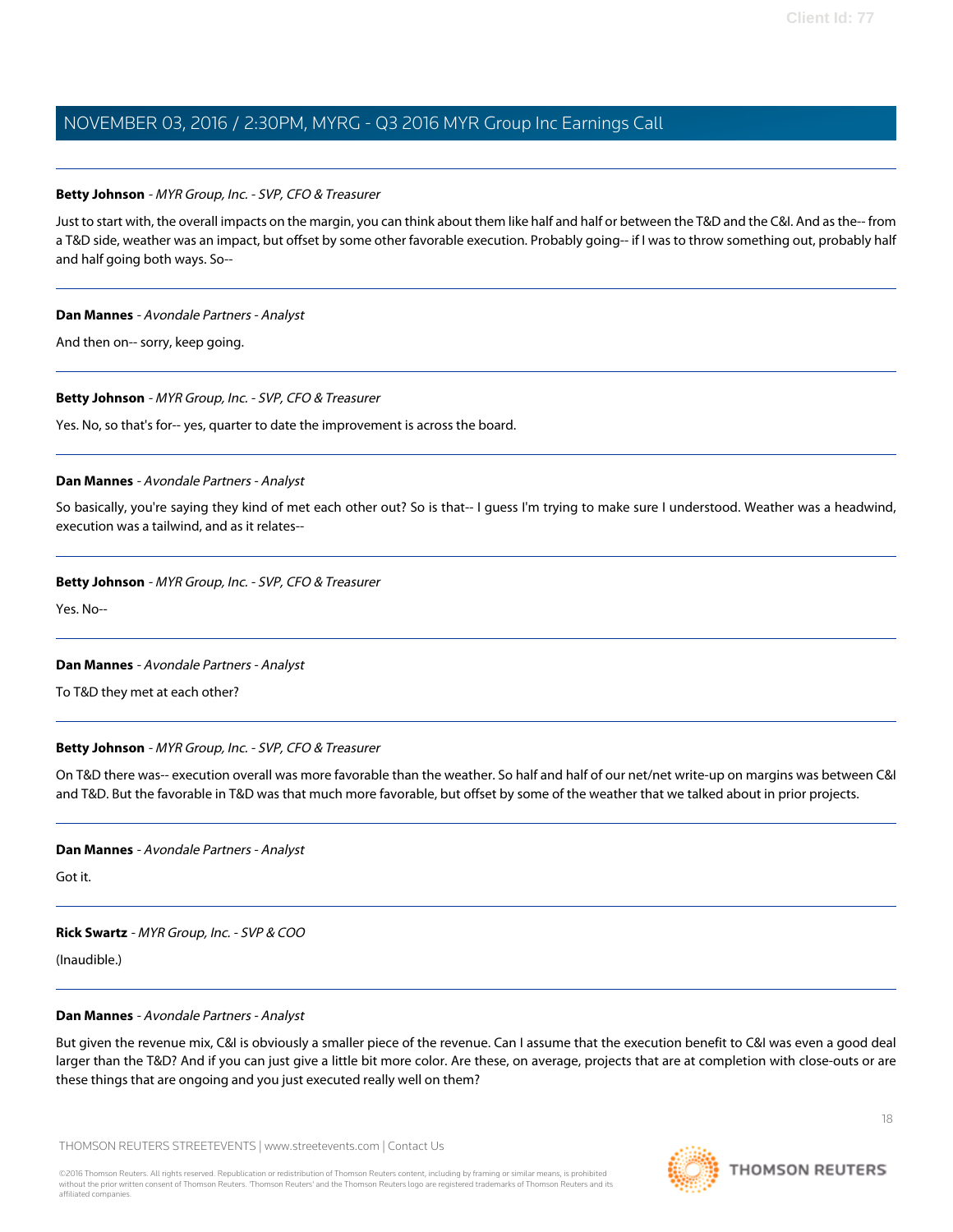# **Rick Swartz** - MYR Group, Inc. - SVP & COO

It's a mixture.

#### **Bill Koertner** - MYR Group, Inc. - President & CEO

Yes.

#### **Rick Swartz** - MYR Group, Inc. - SVP & COO

Some are projects that we're finishing up and some were ongoing. We're executing very well and we've got enough visibility in it that we could forecast where we would be accurately.

#### **Dan Mannes** - Avondale Partners - Analyst

Got it. And then lastly, since you did now put CTT in backlog, we were (inaudible) your press release a contract win, which we hadn't seen in a long time, I wanted to get an update maybe on anything new on [Harial] and Eldorado, which you've talked about in the past, but I don't believe you put into backlog yet.

# **Rick Swartz** - MYR Group, Inc. - SVP & COO

We have not put that into backlog yet. That's a project that we'll probably-- from everything we see now, we'll probably build in 2018. Hopefully we get a contract secured on that in 2017, but that is not in our backlog.

# **Dan Mannes** - Avondale Partners - Analyst

Got it. Thank you very much.

# **Bill Koertner** - MYR Group, Inc. - President & CEO

Thanks, Dan.

#### **Operator**

I am no longer seeing any questions in queue. At this time I'd like to turn the conference back over to Mr. Koertner for a closing statement.

#### **Bill Koertner** - MYR Group, Inc. - President & CEO

Well, I'd like to thank everyone for participating in today's call. As always, I'd like to extend my thanks to our employees that make all this happen. It's not just the management team. We've got a great group of employees at MYR that are really dedicated to building value for shareholders. I don't have anything further. We look forward to speaking with you again on our next call.

# **Operator**

Ladies and gentlemen, thank you for your participation in today's conference. This concludes the program. You may now disconnect.

THOMSON REUTERS STREETEVENTS | [www.streetevents.com](http://www.streetevents.com) | [Contact Us](http://www010.streetevents.com/contact.asp)



19